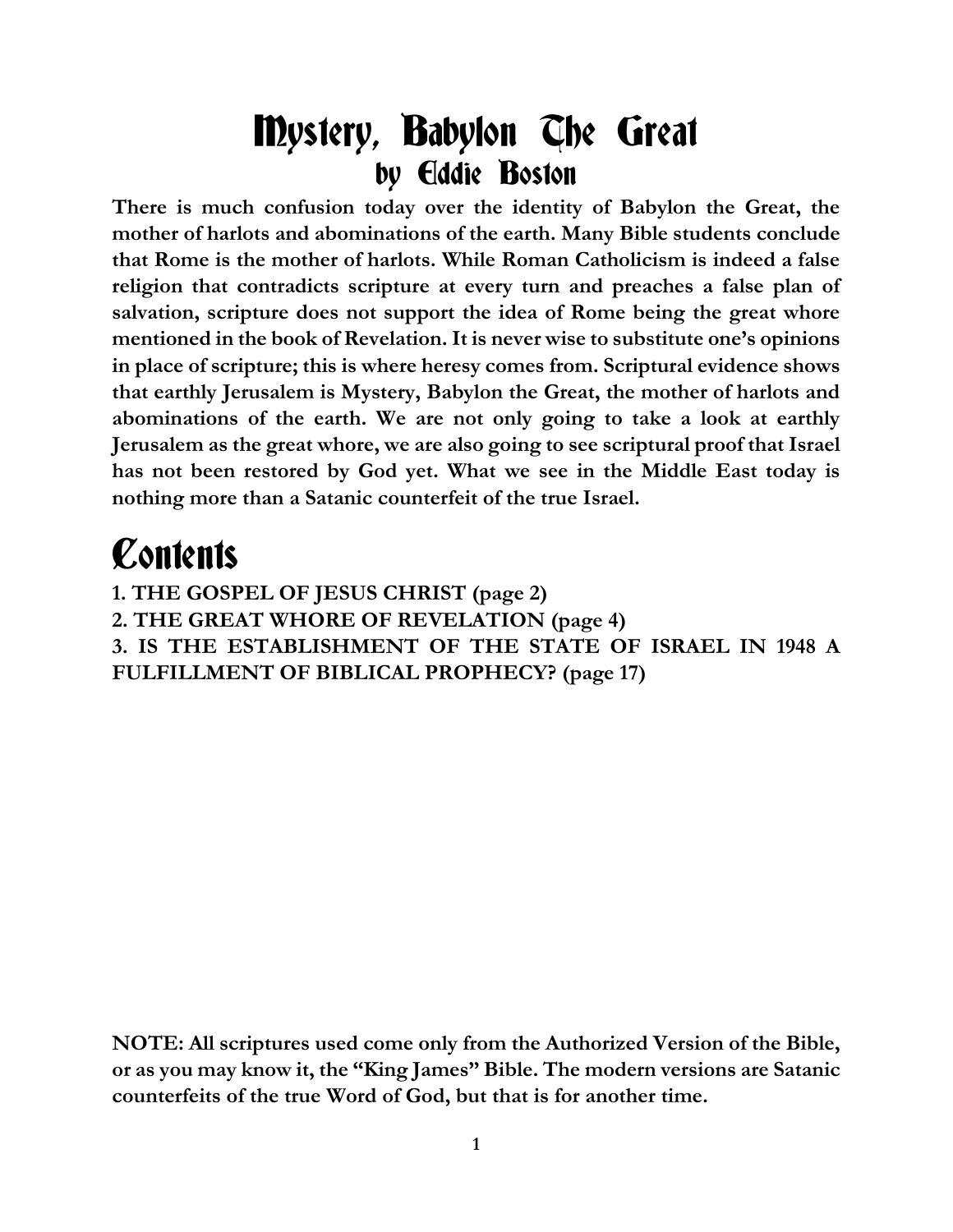## The Gospel of Jesus Christ

The gospel of Jesus Christ is the most important thing in the world. Without the gospel, no one has any hope for eternal life. You must be born again, according to the Lord Jesus Christ. **John 3:3, 7, "Jesus answered and said unto him, Verily, verily, I say unto thee, Except a man be born again, he cannot see the kingdom of God… Marvel not that I said unto thee, Ye must be born again."**

What we must understand is that all mankind are sinners. None of us have any righteousness of our own, and so nothing we do can earn us a spot in the kingdom of God. **Romans 3:10-12, 20, 23, "As it is written, There is none righteous, no, not one: There is none that understandeth, there is none that seeketh after God. They are all gone out of the way, they are together become unprofitable; there is none that doeth good, no, not one… Therefore by the deeds of the law there shall no flesh be justified in his sight: for by the law is the knowledge of sin…**  For all have sinned, and come short of the glory of God;" So what's a sinner to do if he can't merit heaven by his own works? If he is not born again before he dies, he will die in his sins and be condemned to eternal damnation.

But there is good news, which is what **"gospel"** means. **The gospel, in simple terms, is that Jesus Christ died on the cross for our sins, was buried, and rose again the third day. 1 Corinthians 15:1-4, "Moreover, brethren, I declare unto you the gospel which I preached unto you, which also ye have received, and wherein ye stand; By which also ye are saved, if ye keep in memory what I preached unto you, unless ye have believed in vain. For I delivered unto you first of all that which I also received, how that Christ died for our sins according to the scriptures; And that he was buried, and that he rose again the third day according to the scriptures:"**

There is no gospel which brings eternal life other than the gospel of Christ. So what's a lost sinner to do with the gospel of Christ? The Bible makes it plain: **we must believe the gospel in order to be saved**. Jesus did all the work for us; all we must do is believe on Him (believe, or put our faith in, the gospel). **John 6:28-29, "Then said they unto him, What shall we do, that we might work the works of God? Jesus answered and said unto them, This is the work of God, that ye believe on him whom he hath sent."**

**Romans 1:16, "For I am not ashamed of the gospel of Christ: for it is the power of God unto salvation to every one that believeth; to the Jew first, and also to the Greek."**

Friend, do you know you're a sinner, guilty of breaking God's commandments? Do you know that the penalty for sin is eternity in the lake of fire? Do you know that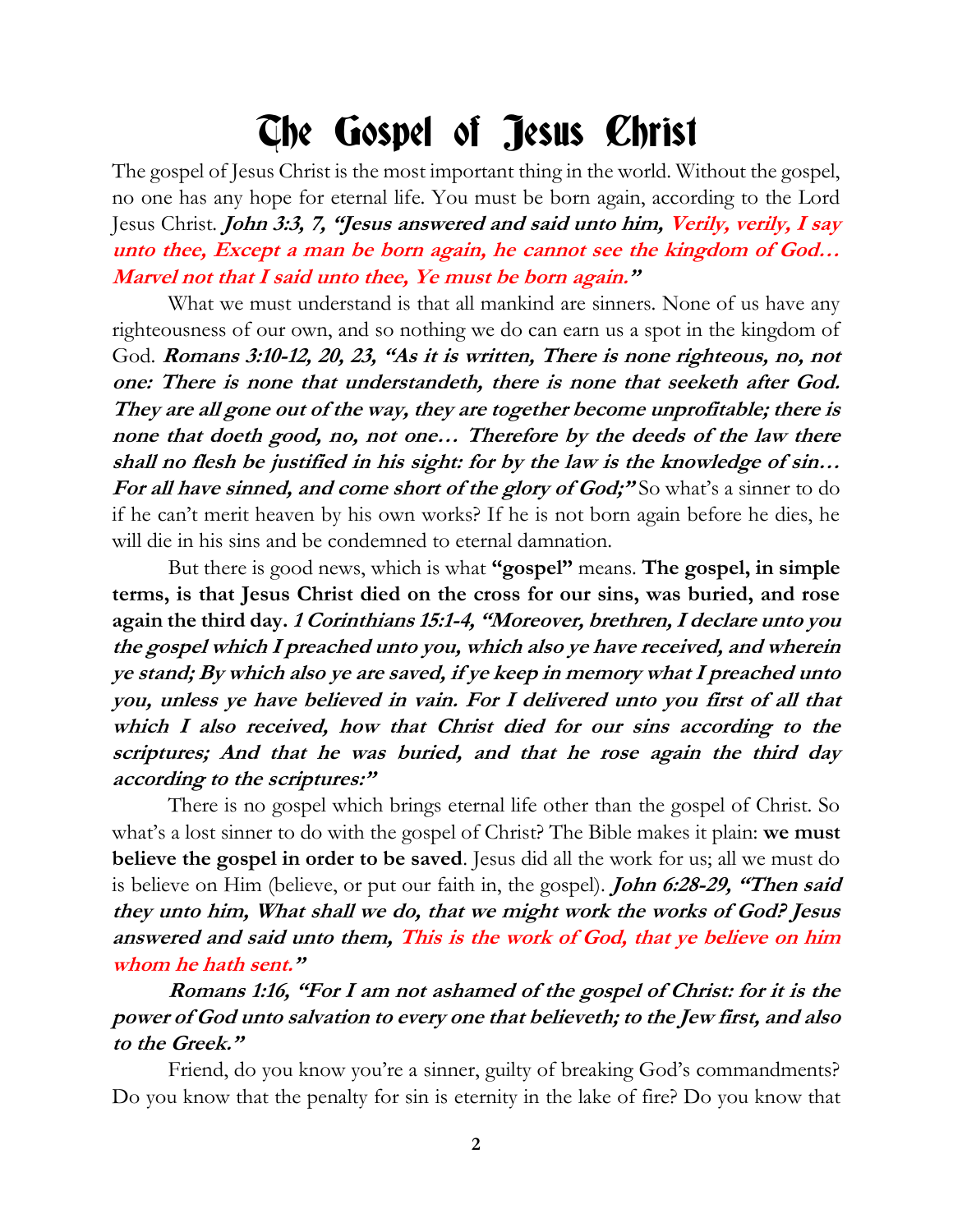you cannot save yourself by your own works? Do you believe the gospel of Jesus Christ? Do you believe that He died for your sins, that He was buried, and that He rose again the third day? Do you believe that your sins have been paid for in full? Is the gospel of Christ your **only** hope for eternal life? If so, you are saved, irreversibly and permanently. It is that simple. Salvation is a free gift, according to the Word of God.

**John 3:16, "For God so loved the world, that he gave his only begotten Son, that whosoever believeth in him should not perish, but have everlasting life."**

**Acts 16:30-31, "And brought them out, and said, Sirs, what must I do to be saved? And they said, Believe on the Lord Jesus Christ, and thou shalt be saved, and thy house."**

**Romans 4:1-8, "What shall we say then that Abraham our father, as pertaining to the flesh, hath found? For if Abraham were justified by works, he hath whereof to glory; but not before God. For what saith the scripture? Abraham believed God, and it was counted unto him for righteousness. Now to him that worketh is the reward not reckoned of grace, but of debt. But to him that worketh not, but believeth on him that justifieth the ungodly, his faith is counted for righteousness. Even as David also describeth the blessedness of the man, unto whom God imputeth righteousness without works, Saying, Blessed are they whose iniquities are forgiven, and whose sins are covered. Blessed is the man to whom the Lord will not impute sin."**

**Romans 6:23, "For the wages of sin is death; but the gift of God is eternal life through Jesus Christ our Lord."**

**Galatians 3:22-24, "But the scripture hath concluded all under sin, that the promise by faith of Jesus Christ might be given to them that believe. But before faith came, we were kept under the law, shut up unto the faith which should afterwards be revealed. Wherefore the law was our schoolmaster to bring us unto Christ, that we might be justified by faith."**

**Ephesians 2:8-9, "For by grace are ye saved through faith; and that not of yourselves: it is the gift of God: Not of works, lest any man should boast."**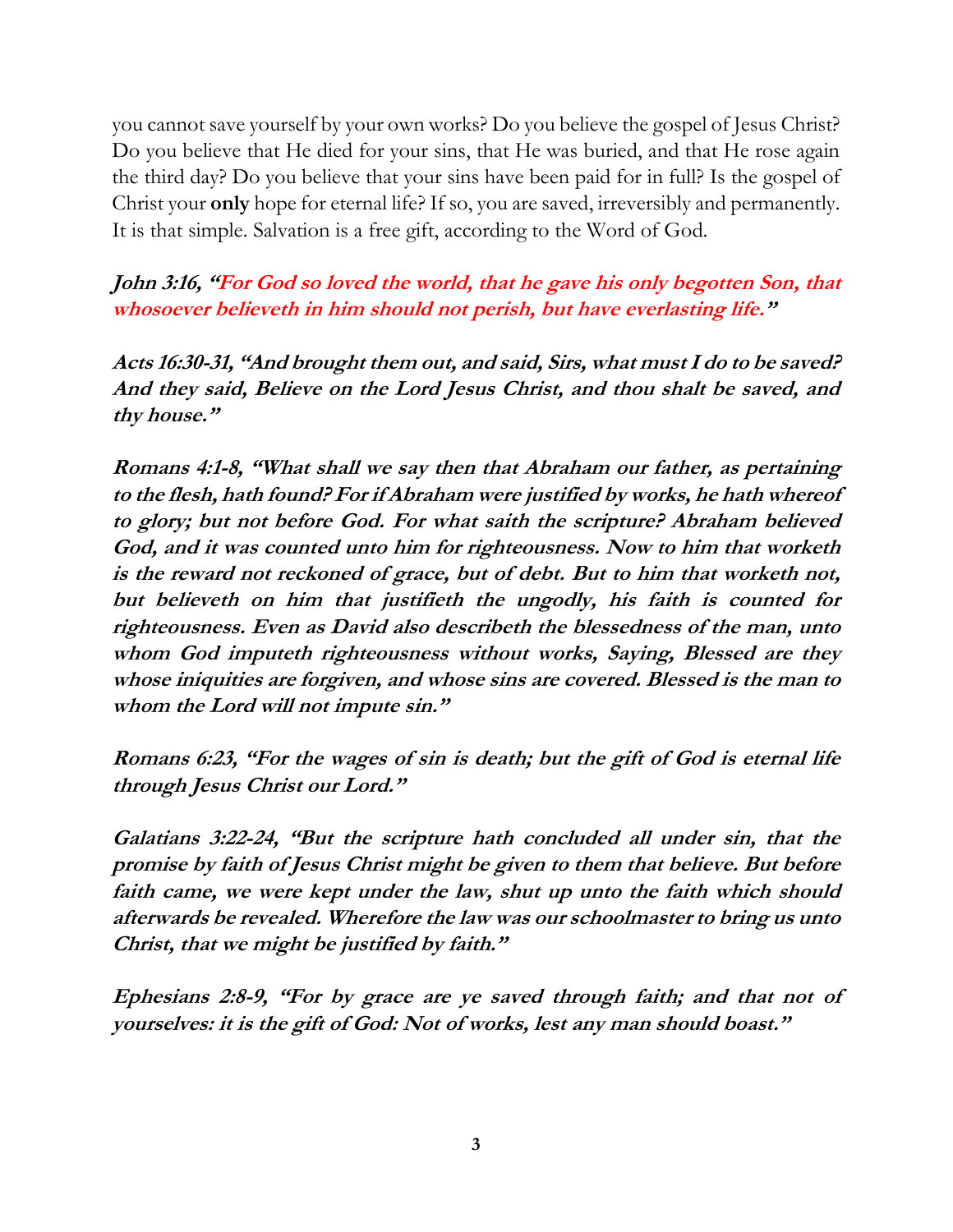# The Great Whore of Revelation

**Revelation 17** is the central chapter of study in this section. We will be looking at evidence provided by the scriptures that proves that earthly Jerusalem is indeed the mother of harlots and abominations of the earth.

#### **REVELATION 17**

**Verse 1: "And there came one of the seven angels which had the seven vials, and talked with me, saying unto me, Come hither; I will show unto thee the judgment of the great whore that sitteth upon many waters:"**

The verse mentions the great whore sitting on many waters. Luckily, we are not kept in the dark concerning what this represents. Later in the chapter, we are given the meaning. **Revelation 17:15, 18, "And he saith unto me, The waters which thou sawest, where the whore sitteth, are peoples, and multitudes, and nations, and tongues… And the woman which thou sawest is that great city, which reigneth over the kings of the earth."**

In other words, the great city will rule over the earth during the Tribulation via one-world government. The great city will be the world's capital, and will be the same city that the Jewish Antichrist will rule from.

## **Verse 2: "With whom the kings of the earth have committed fornication, and the inhabitants of the earth have been made drunk with the wine of her fornication."**

Jerusalem has a history, according to the Bible, of fornicating with the kings of the earth. Here, fornicating is not referring to the physical act of sexual intercourse, but rather spiritual fornication, aka idolatry. Here is an example: **Ezekiel 16:25-29, "Thou hast built thy high place at every head of the way, and hast made thy beauty to be abhorred, and hast opened thy feet to every one that passed by, and multiplied thy whoredoms. Thou hast also committed fornication with the Egyptians thy neighbours, great of flesh; and hast increased thy whoredoms, to provoke me to anger. Behold, therefore I have stretched out my hand over thee, and have diminished thine ordinary food, and delivered thee unto the will of them that hate thee, the daughters of the Philistines, which are ashamed of thy lewd way. Thou hast played the whore also with the Assyrians, because thou wast unsatiable; yea, thou hast played the harlot with them, and yet couldest not be satisfied. Thou hast moreover multiplied thy fornication in the land of Canaan**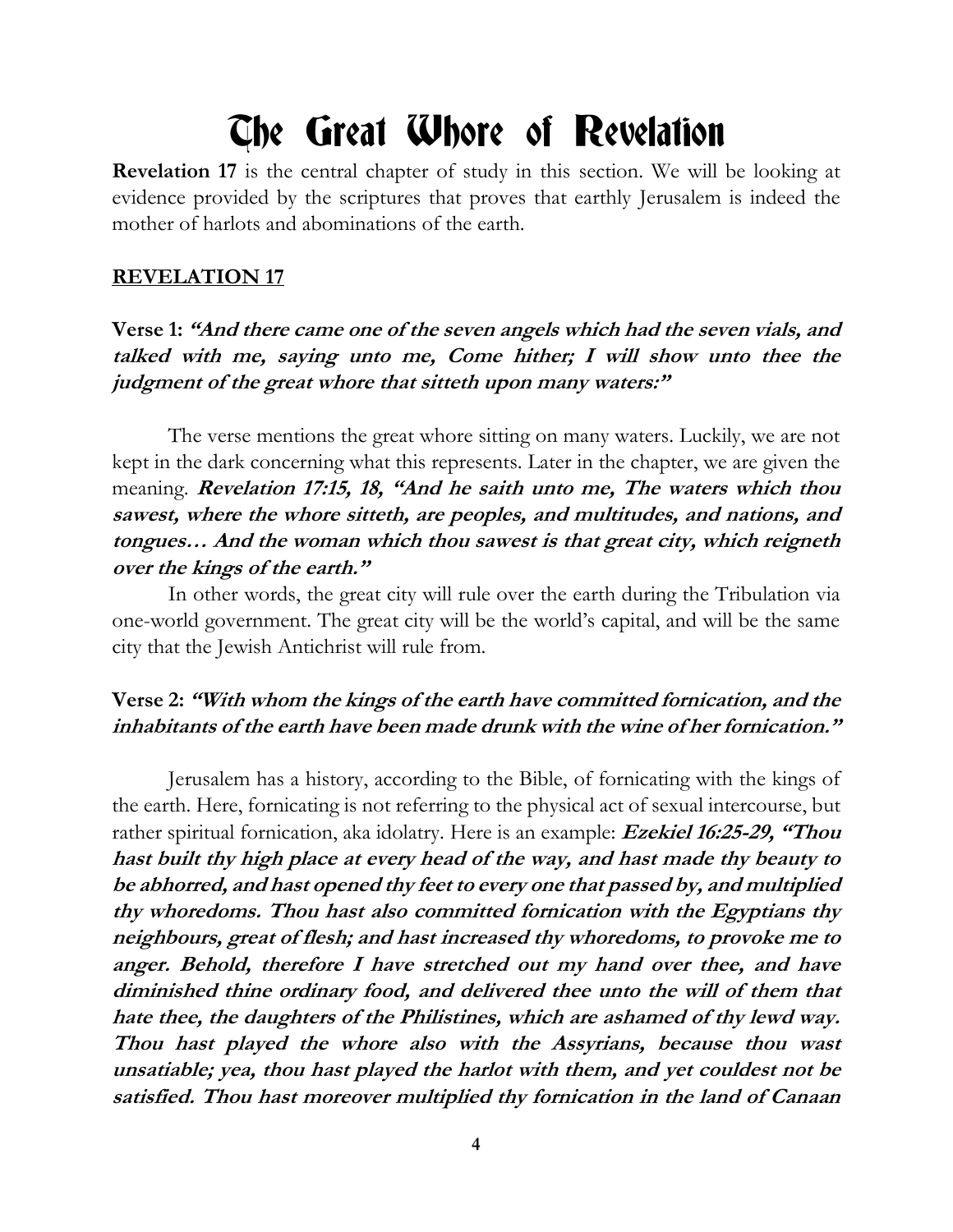**unto Chaldea; and yet thou wast not satisfied herewith.** "We see here that the Jews worshipped the gods of the Egyptians, the gods of the Assyrians, and the gods of the Canaanites and the Chaldeans. Idolatry was **rampant** in Israel at that time.

You may be asking: **"How do you know God is talking about Jerusalem?"**  The answer is found in the beginning of the chapter. **Ezekiel 16:1-2, "Again the word of the LORD came unto me, saying, Son of man, cause Jerusalem to know her abominations,"**

This verse also mentions the wine of fornication. Since Jerusalem fornicated spiritually with other nations, the inhabitants were made drunk with the wine of her fornication. In other words, they were **corrupted** by the idolatries. This is illustrated in **Jeremiah 51:7** and **Ezekiel 16:15**. **Jeremiah 51:7, "Babylon hath been a golden cup in the LORD's hand, that made all the earth drunken: the nations have drunken of her wine; therefore the nations are mad."**

**Ezekiel 16:15, "But thou didst trust in thine own beauty, and playedst the harlot because of thy renown, and pouredst out thy fornications on every one that passed by; his it was."**

**Verse 3: "So he carried me away in the spirit into the wilderness: and I saw a woman sit upon a scarlet coloured beast, full of names of blasphemy, having seven heads and ten horns."**

This is the same beast mentioned in **Revelation 13**, who comes up out of the sea. Remember that the sea represents the world **("peoples, and multitudes, and nations, and tongues")**. **Revelation 13:1-2, 5-6, "And I stood upon the sand of the sea, and saw a beast rise up out of the sea, having seven heads and ten horns, and upon his horns ten crowns, and upon his heads the name of blasphemy. And the beast which I saw was like unto a leopard, and his feet were as the feet of a bear, and his mouth as the mouth of a lion: and the dragon gave him his power, and his seat, and great authority… And there was given unto him a mouth speaking great things and blasphemies; and power was given unto him to continue forty and two months. And he opened his mouth in blasphemy against God, to blaspheme his name, and his tabernacle, and them that dwell in heaven."**

The beast itself represents the Antichrist. This is proven by **Daniel 11:36**, where we are told that the king exalts himself above all (including God), and speaks blasphemies against the Lord. **Daniel 11:36, "And the king shall do according to his will; and he shall exalt himself, and magnify himself above every god, and shall**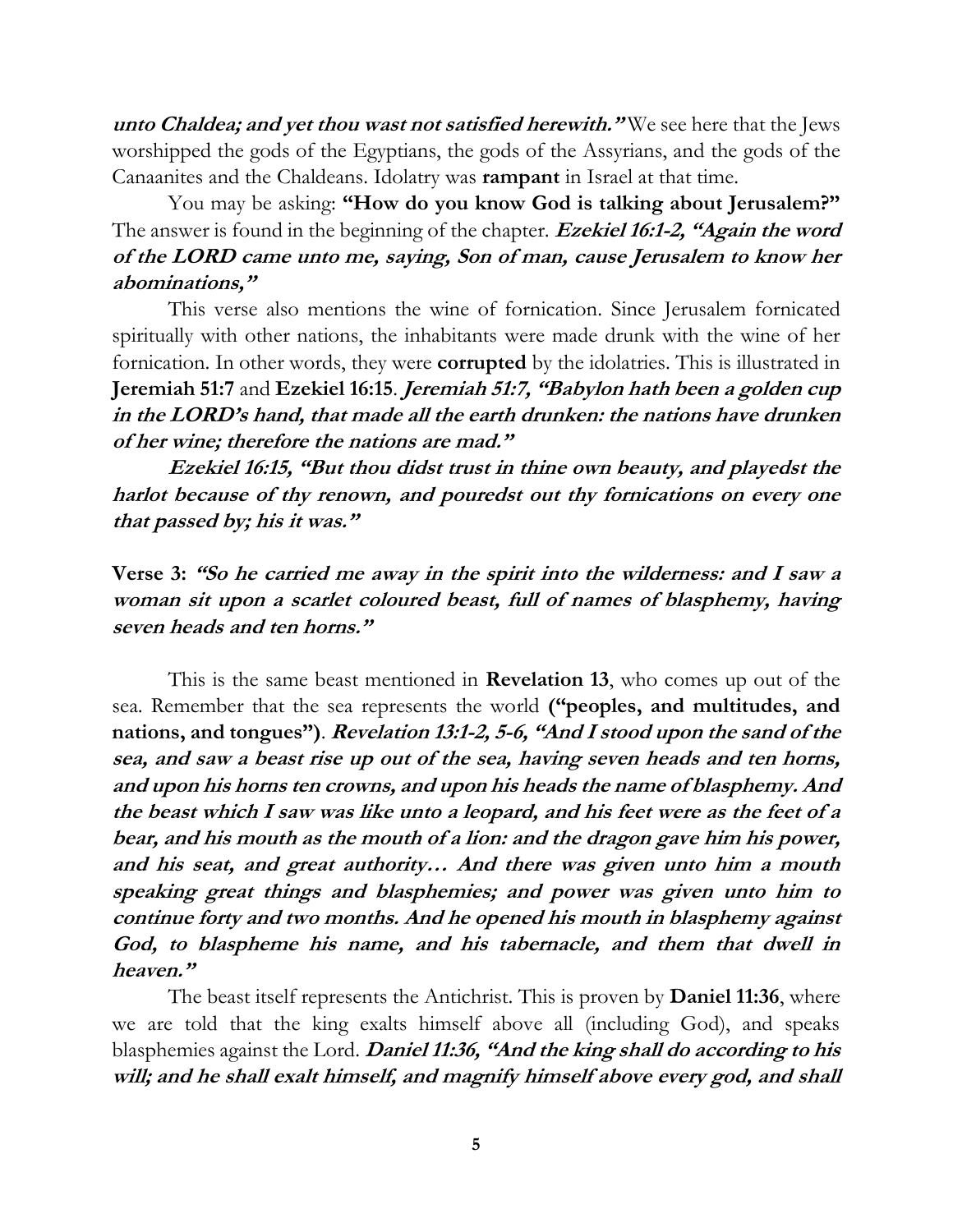**speak marvellous things against the God of gods, and shall prosper till the indignation be accomplished: for that that is determined shall be done."**

Let us not forget that the Antichrist will commit the ultimate blasphemy when he stands in the rebuilt Jewish temple, claiming to be God. **2 Thessalonians 2:3-4, "Let no man deceive you by any means: for that day shall not come, except there come a falling away first, and that man of sin be revealed, the son of perdition; Who opposeth and exalteth himself above all that is called God, or that is worshipped; so that he as God sitteth in the temple of God, showing himself that he is God."**

Now, the woman rides the beast. This does **not** mean that she controls the beast, because as you will see later in the chapter, the beast will turn on her and destroy her.

### **Verse 4: "And the woman was arrayed in purple and scarlet colour, and decked with gold and precious stones and pearls, having a golden cup in her hand full of abominations and filthiness of her fornication:"**

This is where people errantly begin to assume that Rome is the great whore, because the cardinals and priests wear scarlet and purple robes. However, it is not wise to substitute one's opinions in place of scripture.

It is important to note the colors purple and scarlet were used, not only in the garb of the priests of Jerusalem, but also in the hangings and curtains of the Jewish temple. This can be found in select passages of scripture from the book of **Exodus**. **Exodus 25:3-4, 26:1, 27:16, 28:2, 5-6, 38:18, 39:1, "And this is the offering which ye shall take of them; gold, and silver, and brass, And blue, and purple, and scarlet, and fine linen, and goats' hair... Moreover thou shalt make the tabernacle with ten curtains of fine twined linen, and blue, and purple, and scarlet: with cherubims of cunning work shalt thou make them... And for the gate of the court shall be an hanging of twenty cubits, of blue, and purple, and scarlet, and fine twined linen, wrought with needlework: and their pillars shall be four, and their sockets four... And thou shalt make holy garments for Aaron thy brother for glory and for beauty... And they shall take gold, and blue, and purple, and scarlet, and fine linen. And they shall make the ephod of gold, of blue, and of purple, of scarlet, and fine twined linen, with cunning work... And the hanging for the gate of the court was needlework, of blue, and purple, and scarlet, and fine twined linen: and twenty cubits was the length, and the height in the breadth was five cubits, answerable to the hangings of the court... And of the blue, and purple, and scarlet, they made cloths of service, to do service in the holy place, and made the holy garments for Aaron; as the LORD**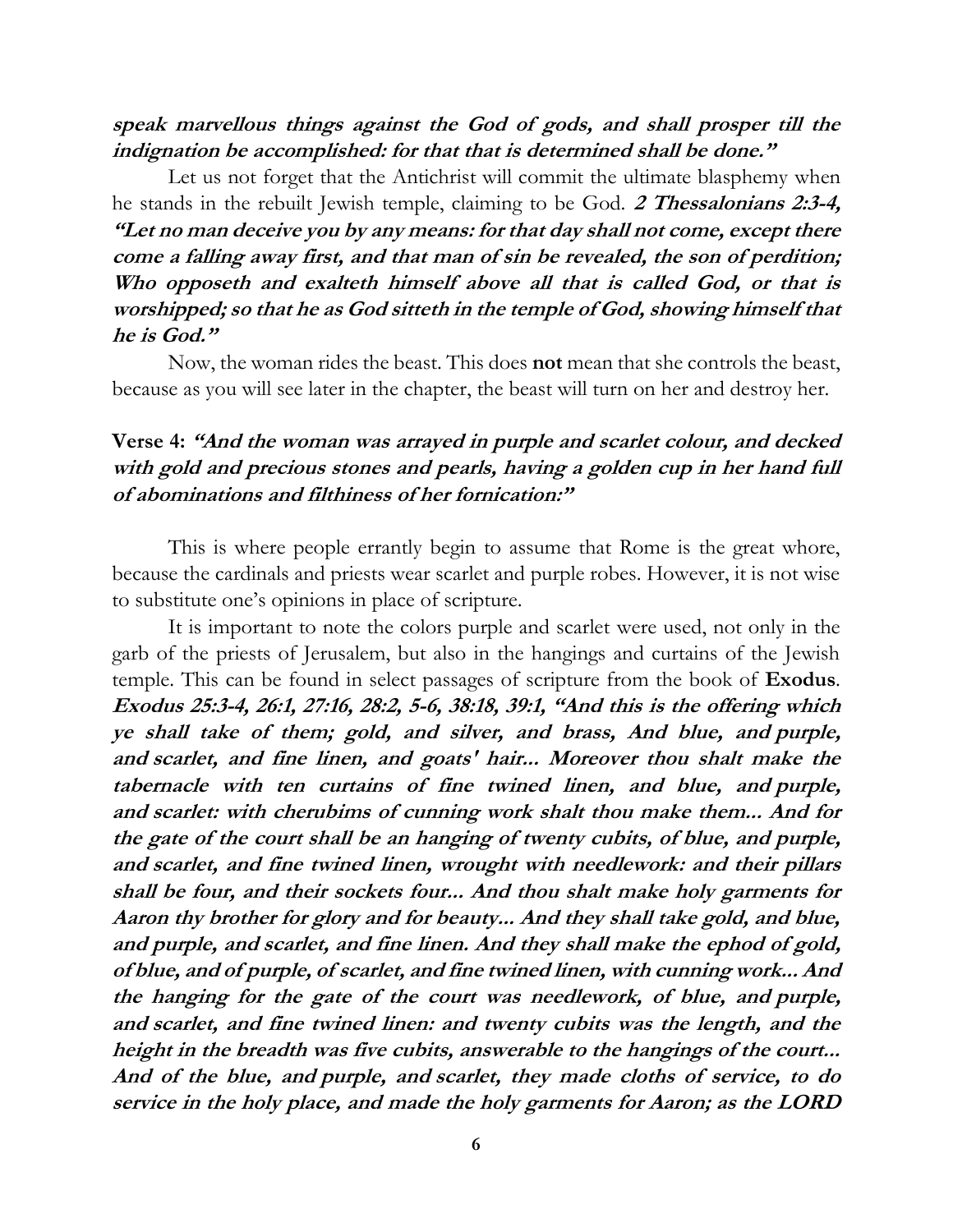*commanded Moses.* Notice that purple and scarlet are continually mentioned, as well as fine linen, which will be mentioned later.

**Verse 4** also mentions precious stones and pearls. Returning to **Ezekiel 16**, we learn that Jerusalem has been decked with all sorts of precious stones and was very beautiful in her youth. **Ezekiel 16:11-13, "I decked thee also with ornaments, and I put bracelets upon thy hands, and a chain on thy neck. And I put a jewel on thy forehead, and earrings in thine ears, and a beautiful crown upon thine head. Thus wast thou decked with gold and silver; and thy raiment was of fine linen, and silk, and broidered work; thou didst eat fine flour, and honey, and oil: and thou wast exceeding beautiful, and thou didst prosper into a kingdom."**

We learn also, in **Daniel 11**, that the Antichrist, who will be a Jew according to **verse 37**, will honor a false god with precious stones, gold, and silver. **Daniel 11:37-38, "Neither shall he regard the God of his fathers, nor the desire of women, nor regard any god: for he shall magnify himself above all. But in his estate shall he honour the God of forces: and a god whom his fathers knew not shall he honour with gold, and silver, and with precious stones, and pleasant things."**

### **Verse 5: "And upon her forehead was a name written, MYSTERY, BABYLON THE GREAT, THE MOTHER OF HARLOTS AND ABOMINATIONS OF THE EARTH."**

Notice here that the word **MYSTERY** is included in the name. This is important because this proves that the great whore is **not** literal Babylon, which was never the main focus of scripture. **MYSTERY** is used because it is indeed a mystery.

Many Bible students errantly conclude that this refers to Rome because of the term **"mother of harlots."** Roman Catholicism is indeed a false religion, and it has birthed several false religions such as the Episcopal Church and Lutheranism. However, Jerusalem was around long before the Catholic Church came into being. By the way, scripture also proves that Jesus did **not** establish the Catholic Church, but that is for another time.

It should be noted that God Himself called Jerusalem the **mother of harlots** in **Ezekiel 16**. Lots of Biblical truth to be found in **Ezekiel 16**, huh? **Ezekiel 16:44-48, "Behold, every one that useth proverbs shall use this proverb against thee, saying, As is the mother, so is her daughter. Thou art thy mother's daughter, that loatheth her husband and her children; and thou art the sister of thy sisters, which loathed their husbands and their children: your mother was an Hittite, and your father an Amorite. And thine elder sister is Samaria, she and her daughters that dwell at thy left hand: and thy younger sister, that dwelleth at thy**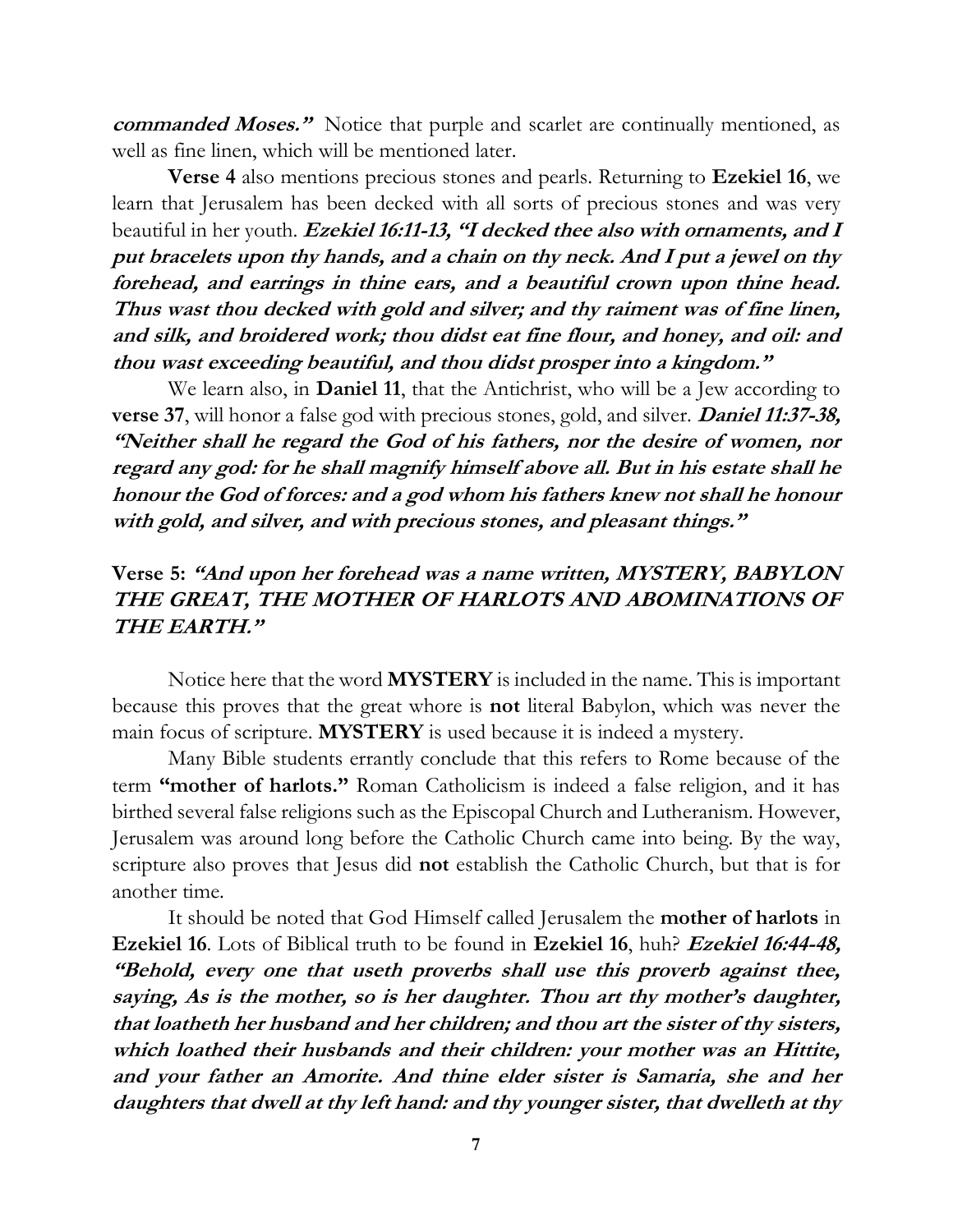**right hand, is Sodom and her daughters. Yet hast thou not walked after their ways, nor done after their abominations: but, as if that were a very little thing, thou wast corrupted more than they in all thy ways. As I live, saith the Lord GOD, Sodom thy sister hath not done, she nor her daughters, as thou hast done, thou and thy daughters."** The last verse says it all. Jerusalem was a whore, and so were her daughters. She was the mother of harlots. Notice that **Revelation 17:5** does not say **"the mother of all harlots."**

In the book of **Isaiah**, we find that Jerusalem, once a faithful city, had become a harlot. It was once full of righteousness, but had become full of murderers. **Isaiah 1:21, "How is the faithful city become an harlot! it was full of judgment; righteousness lodged in it; but now murderers."**

## **Verse 6: "And I saw the woman drunken with the blood of the saints, and with the blood of the martyrs of Jesus: and when I saw her, I wondered with great admiration."**

This verse is saying one thing: the woman is guilty of the blood of the saints and the martyrs of Jesus. Many Bible students try to use this verse when implicating Rome as the great whore, because of the Catholic Church's bloody history of killing true Biblebelieving Christians. While the Catholic Church is indeed guilty of this, the Bible tells a different story regarding the great city.

There are several scriptures that reveal Jerusalem's guilt in the blood of the prophets and the martyrs. A good place to start is **Matthew 23**. Jesus tells the Pharisees (a sect of **Judaism**; they were Jews) that their fathers killed the prophets, and He plainly charges Jerusalem with this crime. **Matthew 23:29-37, "Woe unto you, scribes and Pharisees, hypocrites! because ye build the tombs of the prophets, and garnish the sepulchres of the righteous, And say, If we had been in the days of our fathers, we would not have been partakers with them in the blood of the prophets. Wherefore ye be witnesses unto yourselves, that ye are the children of them which killed the prophets. Fill ye up then the measure of your fathers. Ye serpents, ye generation of vipers, how can ye escape the damnation of hell? Wherefore, behold, I send unto you prophets, and wise men, and scribes: and some of them ye shall kill and crucify; and some of them shall ye scourge in your synagogues, and persecute them from city to city: That upon you may come all the righteous blood shed upon the earth, from the blood of righteous Abel unto the blood of Zacharias son of Barachias, whom ye slew between the temple and the altar. Verily I say unto you, All these things shall come upon this generation. O Jerusalem, Jerusalem, thou that killest the prophets, and stonest them which**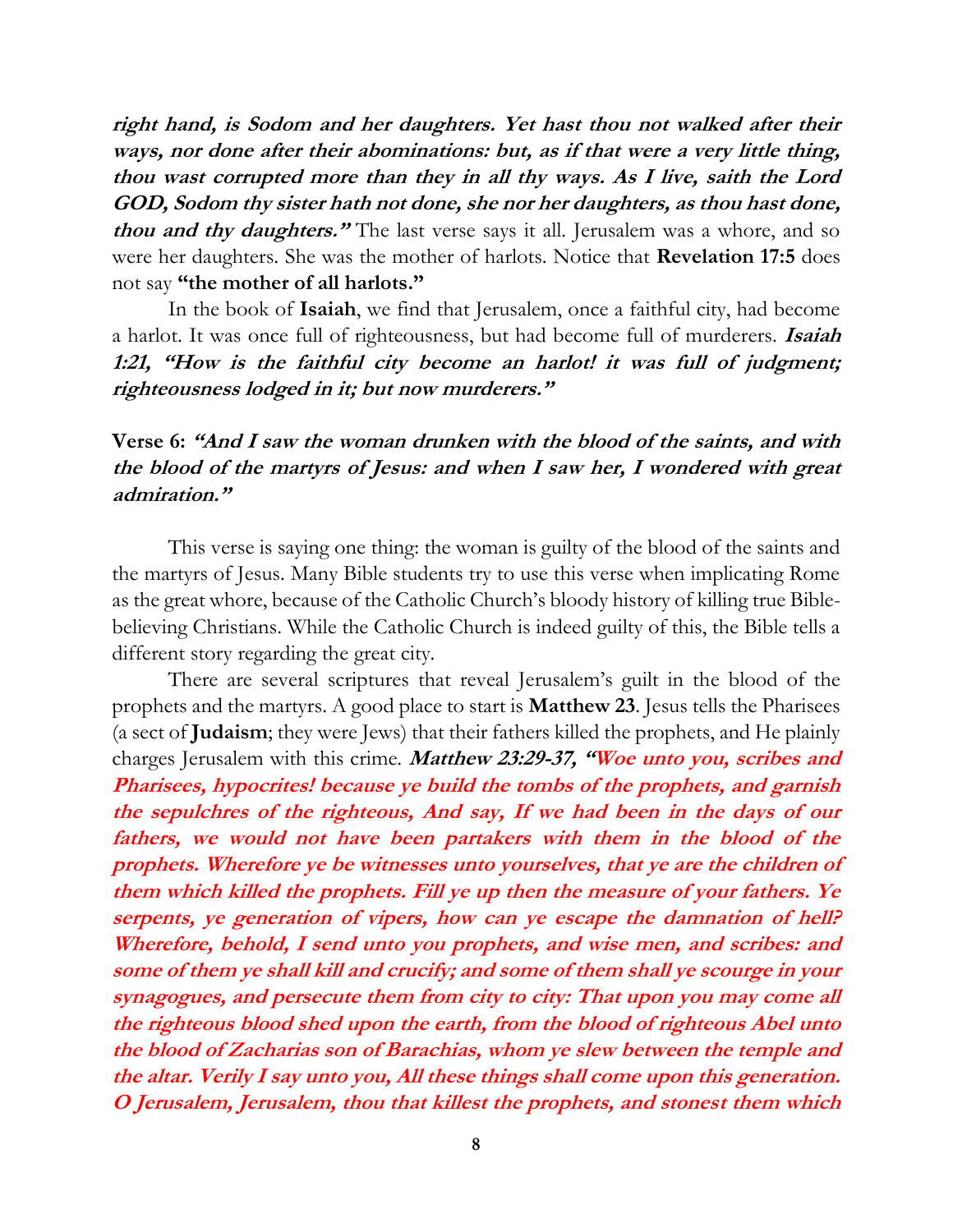**are sent unto thee, how often would I have gathered thy children together, even as a hen gathereth her chickens under her wings, and ye would not!"**

A similar passage is found in **Luke 13**. In this passage, we learn something interesting: that it cannot be that a prophet be killed outside of Jerusalem. **Luke 13:33, "Nevertheless I must walk today, and tomorrow, and the day following: for it cannot be that a prophet perish out of Jerusalem."**

Of course, **Revelation 18** repeats the truth of **Revelation 17:6** in **verses 20 and 24. Revelation 18:20, 24, "Rejoice over her, thou heaven, and ye holy apostles and prophets; for God hath avenged you on her… And in her was found the blood of prophets, and of saints, and of all that were slain upon the earth." This truth is** also told in **Revelation 16**. **Revelation 16:6, "For they have shed the blood of saints and prophets, and thou hast given them blood to drink; for they are worthy."**

Here are some examples from the Old and New Testaments documenting the death of prophets and martyrs at the hands of the Jews of Jerusalem: **2 Kings 24:3-4, "Surely at the commandment of the LORD came this upon Judah, to remove them out of his sight, for the sins of Manasseh, according to all that he did; And also for the innocent blood that he shed: for he filled Jerusalem with innocent blood; which the LORD would not pardon."**

**2 Chronicles 24:17-21, 36:14-16, "Now after the death of Jehoiada came the princes of Judah, and made obeisance to the king. Then the king hearkened unto them. And they left the house of the LORD God of their fathers, and served groves and idols: and wrath came upon Judah and Jerusalem for this their trespass. Yet he sent prophets to them, to bring them again unto the LORD; and they testified against them: but they would not give ear. And the spirit of God came upon Zechariah the son of Jehoiada the priest, which stood above the people, and said unto them, Thus saith God, Why transgress ye the commandments of the LORD, that ye cannot prosper? because ye have forsaken the LORD, he hath also forsaken you. And they conspired against him, and stoned him with stones at the commandment of the king in the court of the house of the LORD… Moreover all the chief of the priests, and the people, transgressed very much after all the abominations of the heathen; and polluted the house of the LORD which he had hallowed in Jerusalem. And the LORD God of their fathers sent to them by his messengers, rising up betimes, and sending; because he had compassion on his people, and on his dwelling place: But they mocked the messengers of God, and despised his words, and misused his prophets, until the wrath of the LORD arose against his people, till there was no remedy."**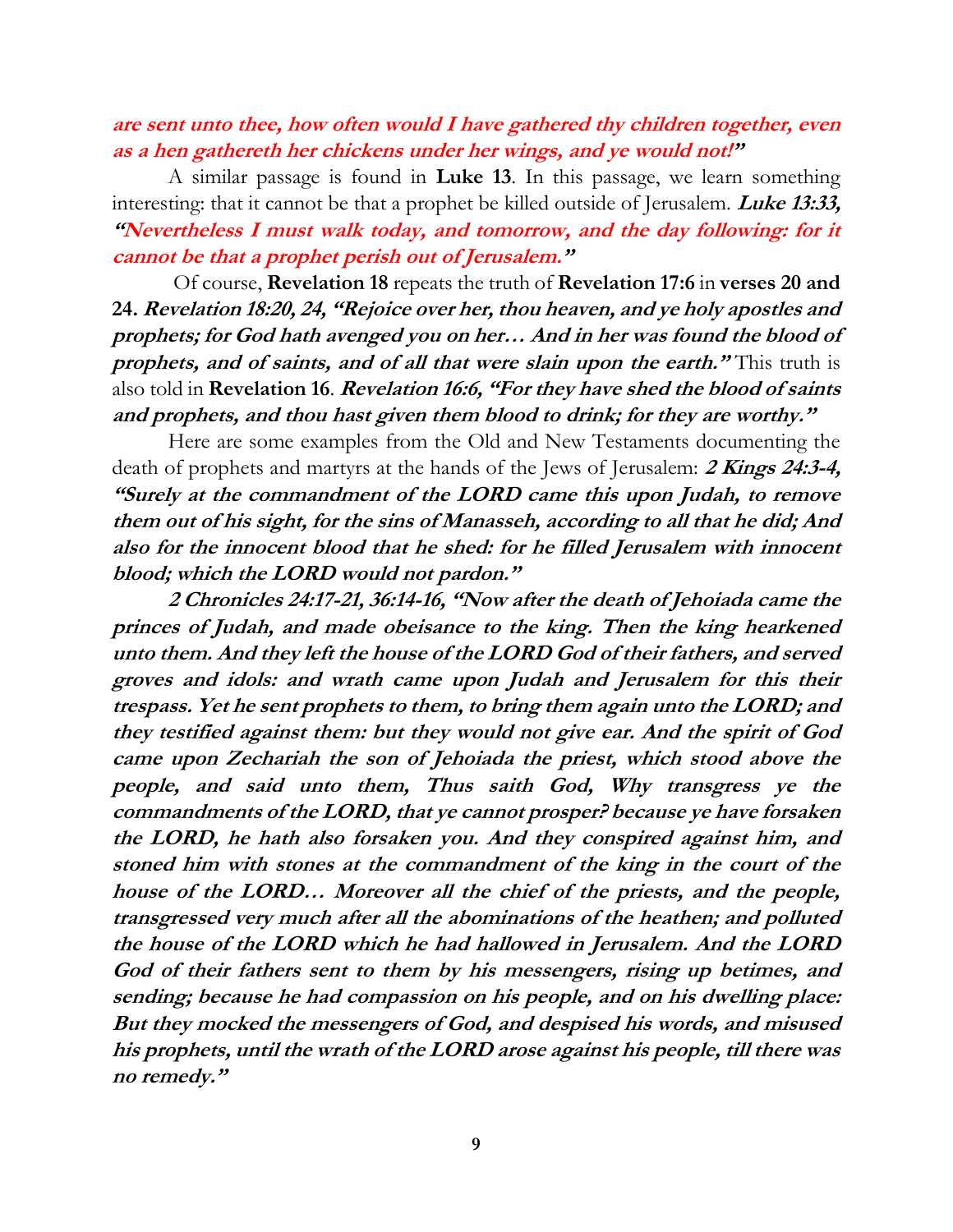**Jeremiah 26:15, "But know ye for certain, that if ye put me to death, ye shall surely bring innocent blood upon yourselves, and upon this city, and upon the inhabitants thereof: for of a truth the LORD hath sent me unto you to speak all these words in your ears."**

**Acts 7:51-60, "Ye stiffnecked and uncircumcised in heart and ears, ye do always resist the Holy Ghost: as your fathers did, so do ye. Which of the prophets have not your fathers persecuted? and they have slain them which showed before of the coming of the Just One; of whom ye have been now the betrayers and murderers: Who have received the law by the disposition of angels, and have not kept it. When they heard these things, they were cut to the heart, and they gnashed on him with their teeth. But he, being full of the Holy Ghost, looked up stedfastly into heaven, and saw the glory of God, and Jesus standing on the right hand of God, And said, Behold, I see the heavens opened, and the Son of man standing on the right hand of God. Then they cried out with a loud voice, and stopped their ears, and ran upon him with one accord, And cast him out of the city, and stoned him: and the witnesses laid down their clothes at a young man's feet, whose name was Saul. And they stoned Stephen, calling upon God, and saying, Lord Jesus, receive my spirit. And he kneeled down, and cried with a loud voice, Lord, lay not this sin to their charge. And when he had said this, he fell asleep."**

According to **Lamentations 4**, the city of Jerusalem made herself guilty and unclean by committing these heinous acts. **Lamentations 4:11-14, "The LORD hath accomplished his fury; he hath poured out his fierce anger, and hath kindled a fire in Zion, and it hath devoured the foundations thereof. The kings of the earth, and all the inhabitants of the world, would not have believed that the adversary and the enemy should have entered into the gates of Jerusalem. For the sins of her prophets, and the iniquities of her priests, that have shed the blood of the just in the midst of her, They have wandered as blind men in the streets, they have polluted themselves with blood, so that men could not touch their garments."**

Of course, the most damning evidence of Jerusalem being the great whore drunken with the blood of the saints, the prophets, and the martyrs, is found in **1 Thessalonians 2**. This passage of scripture plainly tells us that the Jews killed their prophets **and** their Messiah. **1 Thessalonians 2:14-16, "For ye, brethren, became followers of the churches of God which in Judaea are in Christ Jesus: for ye also have suffered like things of your own countrymen, even as they have of the Jews: Who both killed the Lord Jesus, and their own prophets, and have persecuted us; and they please not God, and are contrary to all men: Forbidding us to speak**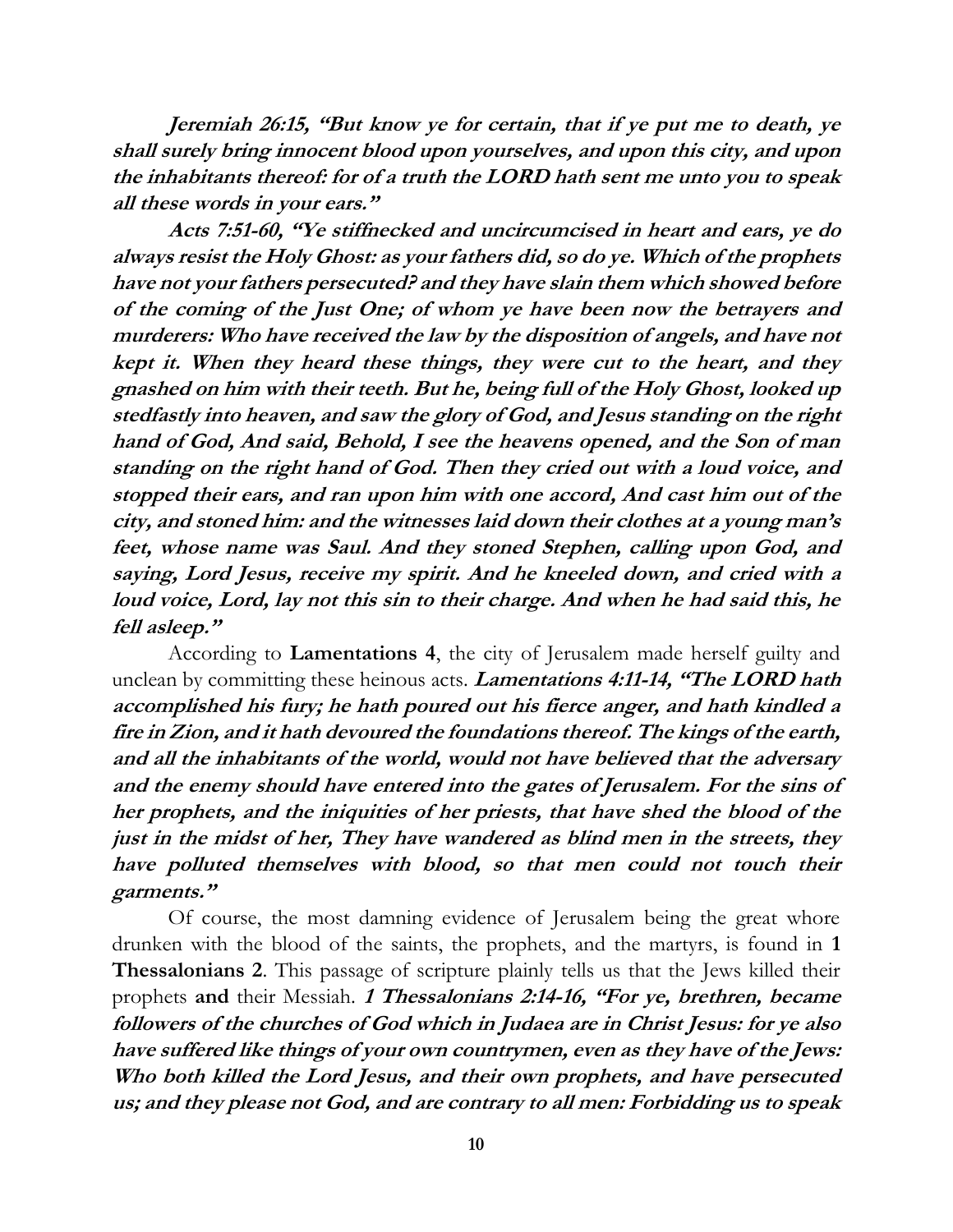**to the Gentiles that they might be saved, to fill up their sins always: for the wrath is come upon them to the uttermost."**

### **Verse 7: "And the angel said unto me, Wherefore didst thou marvel? I will tell thee the mystery of the woman, and of the beast that carrieth her, which hath the seven heads and ten horns."**

This verse has already been explained in previous sections; the beast is the Antichrist, and the woman is the great city that reigns over the kings of the earth, according to **verse 18**. We will, however, be able to get into the seven heads of ten horns.

**Verse 8: "The beast that thou sawest was, and is not; and shall ascend out of the bottomless pit, and go into perdition: and they that dwell on the earth shall wonder, whose names were not written in the book of life from the foundation of the world, when they behold the beast that was, and is not, and yet is."**

This is the same beast mentioned in **Revelation 13**. No new information is given, other than the beast **"was, and is not, and yet is." Revelation 13** provides an explanation for this phrase. Return to this chapter. **Revelation 13:1-8, "And I stood upon the sand of the sea, and saw a beast rise up out of the sea, having seven heads and ten horns, and upon his horns ten crowns, and upon his heads the name of blasphemy. And the beast which I saw was like unto a leopard, and his feet were as the feet of a bear, and his mouth as the mouth of a lion: and the dragon gave him his power, and his seat, and great authority. And I saw one of his heads as it were wounded to death; and his deadly wound was healed: and all the world wondered after the beast. And they worshipped the dragon which gave power unto the beast: and they worshipped the beast, saying, Who is like unto the beast? who is able to make war with him? And there was given unto him a mouth speaking great things and blasphemies; and power was given unto him to continue forty and two months. And he opened his mouth in blasphemy against God, to blaspheme his name, and his tabernacle, and them that dwell in heaven. And it was given unto him to make war with the saints, and to overcome them: and power was given him over all kindreds, and tongues, and nations. And all that dwell upon the earth shall worship him, whose names are not written in the book of life of the Lamb slain from the foundation of the world."** We see that the beast had a deadly wound, and yet it was healed. This could be the meaning behind **"was, and is not, and yet is."** That is to say, the beast will die, and be resurrected, as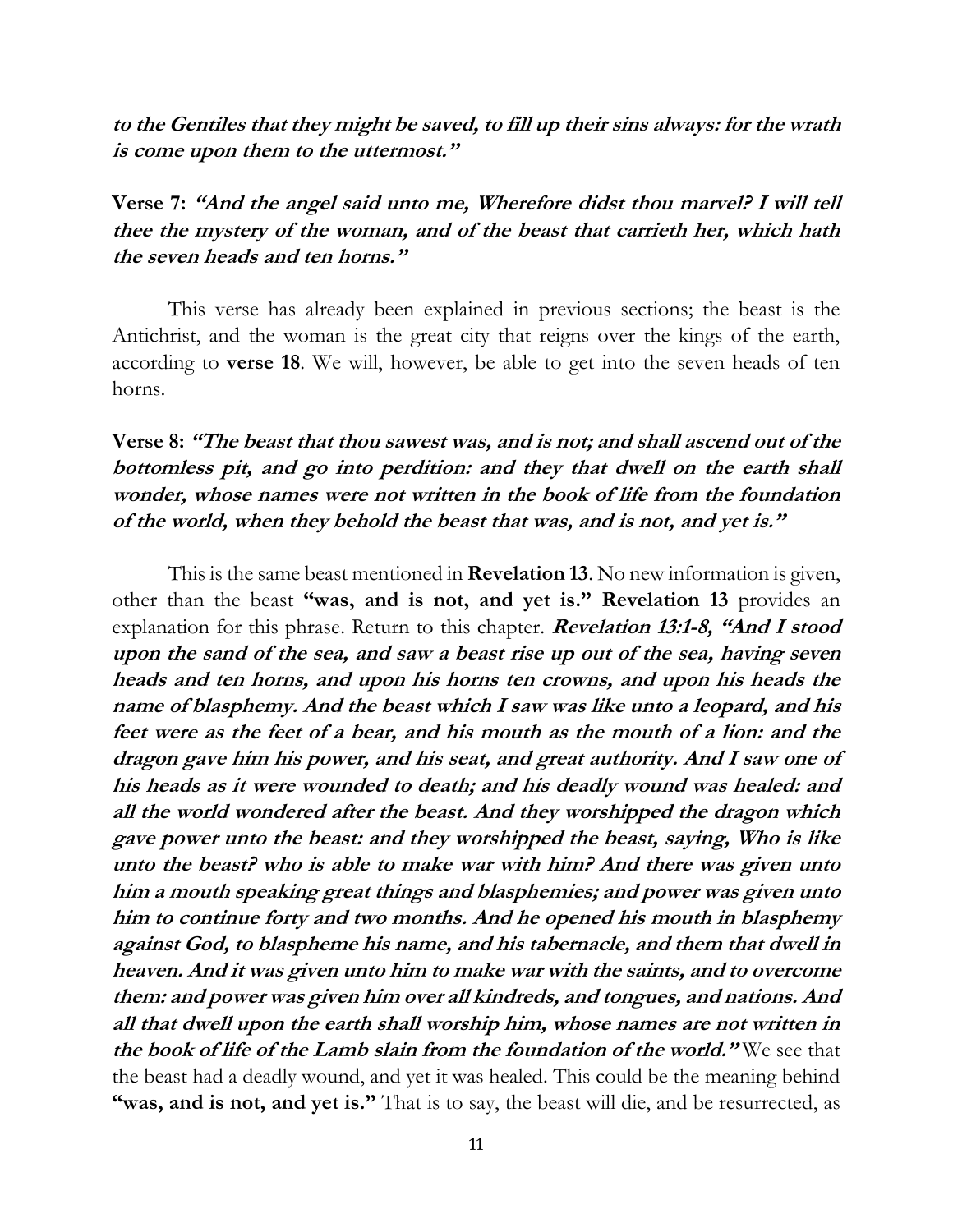a Satanic counterfeit of the resurrection of the Lord Jesus Christ. After his resurrection, the beast will ultimately go into perdition.

We are told that the unsaved world, whose names are not in the book of life, will worship the dragon and the beast during the Tribulation. Since the beast represents the Antichrist, it is important to know who the dragon represents. You don't have to go far; the answer is found in **Revelation 12**. **Revelation 12:9, "And the great dragon was cast out, that old serpent, called the Devil, and Satan, which deceiveth the whole world: he was cast out into the earth, and his angels were cast out with him."**

#### **Verse 9: "And here is the mind which hath wisdom. The seven heads are seven mountains, on which the woman sitteth."**

Again, this is where people get confused and try to connect Rome with the scriptures. While it is true that Rome is called **"The City of Seven Hills"**, the scriptures clearly say **"mountains"** and **not "hills."** The next verse tells us that the mountains are not literal mountains at all.

### **Verse 10: "And there are seven kings: five are fallen, and one is, and the other is not yet come; and when he cometh, he must continue a short space."**

Many Bible students make the mistake of labelling kingdoms, rather than kings, when trying to explain this verse. **Verse 10** specifically says **"kings"** and **not "kingdoms."** Yes, there have been world rulers before. At the time Revelation was written, a world ruler was in place, but he was not the Antichrist, as scripture shows.

#### **Verse 11: "And the beast that was, and is not, even he is the eighth, and is of the seven, and goeth into perdition."**

How could the beast be the eighth ruler, and yet be of the seven, unless he was killed and resurrected? Scripture tells us that the beast will have a mortal wound, and yet will live. **Revelation 13:3, "And I saw one of his heads as it were wounded to death; and his deadly wound was healed: and all the world wondered after the beast."** In other words, the Antichrist will reign twice. See **Revelation 17:8** again: **"The beast that thou sawest was, and is not; and shall ascend out of the bottomless pit, and go into perdition: and they that dwell on the earth shall wonder, whose names were not written in the book of life from the foundation of the world, when they behold the beast that was, and is not, and yet is."**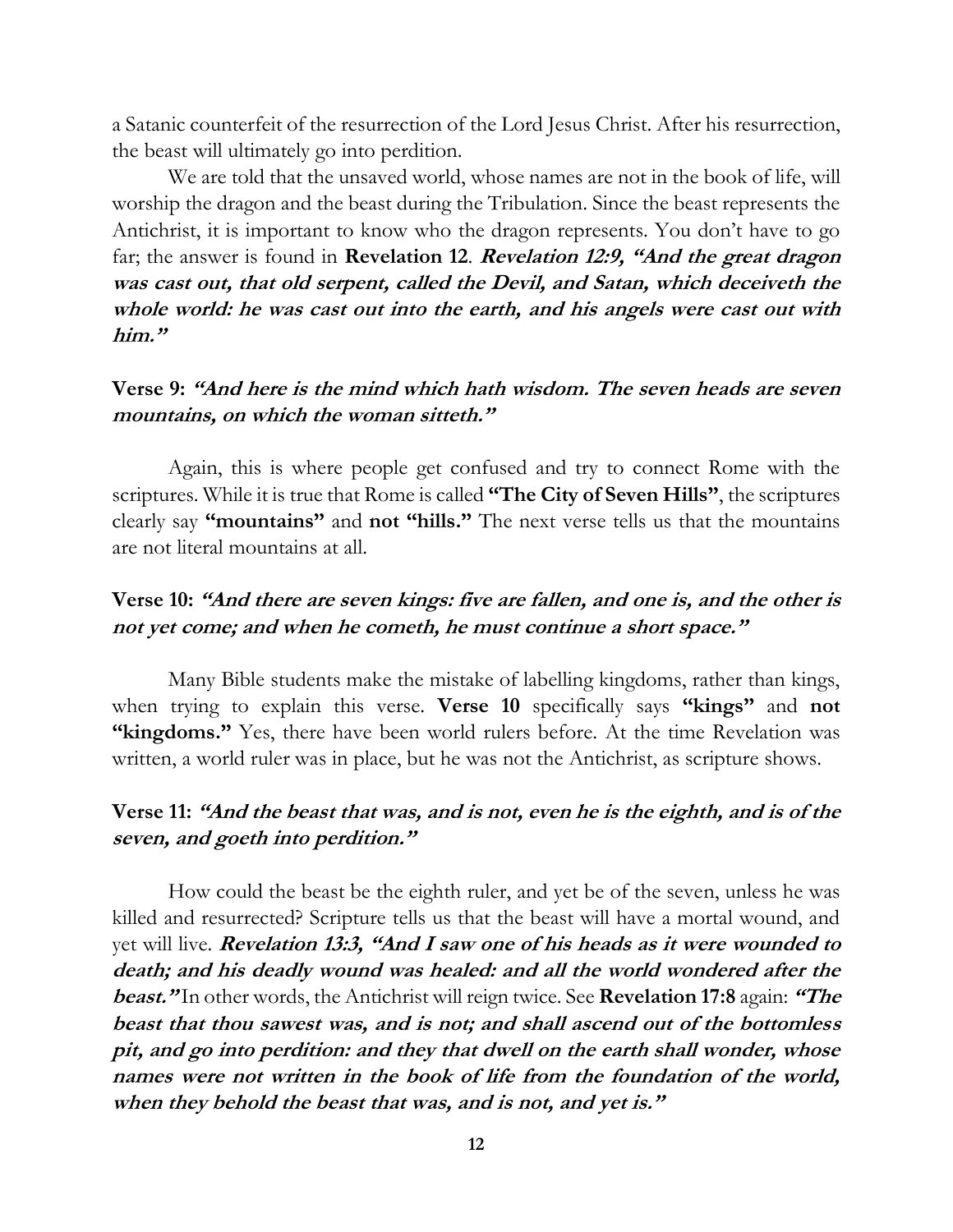#### **Verse 12: "And the ten horns which thou sawest are ten kings, which have received no kingdom as yet; but receive power as kings one hour with the beast."**

This is fairly simple. When the Antichrist comes into power, he will appoint ten kings under him. This will be accomplished in merely an hour.

#### **Verse 13: "These have one mind, and shall give their power and strength unto the beast."**

The ten kings will all think the same, and they will give their power and strength to the Antichrist. This means that the Antichrist will be the supreme world dictator, who will have ten kings working for him, doing his bidding. In the infamous (yet authentic) **Protocols Of The Learned Elders Of Zion**, the Antichrist is called the **"king-despot"**, and also **"the sovereign lord of all the world."**

### **Verse 14: "These shall make war with the Lamb, and the Lamb shall overcome them: for he is Lord of lords, and King of kings: and they that are with him are called, and chosen, and faithful."**

This verse needs no explanation. The Lord Jesus Christ **will** put down all authority when He returns, and He **will** overcome the one-world government and the Antichrist. **1 Corinthians 15:24-26, "Then cometh the end, when he shall have delivered up the kingdom to God, even the Father; when he shall have put down all rule and all authority and power. For he must reign, till he hath put all enemies under his feet. The last enemy that shall be destroyed is death."**

#### **Verse 15: "And he saith unto me, The waters which thou sawest, where the whore sitteth, are peoples, and multitudes, and nations, and tongues."**

This verse is self-explanatory. The whore, which is the great city, will be the world capital during the Tribulation. This is the city which the Antichrist will rule from.

#### **Verse 16: "And the ten horns which thou sawest upon the beast, these shall hate the whore, and shall make her desolate and naked, and shall eat her flesh, and burn her with fire."**

Here we learn that the ten kings will eventually turn on the city of Jerusalem, burning her with fire and "stripping" her. We see this paralleled in **Ezekiel 16** once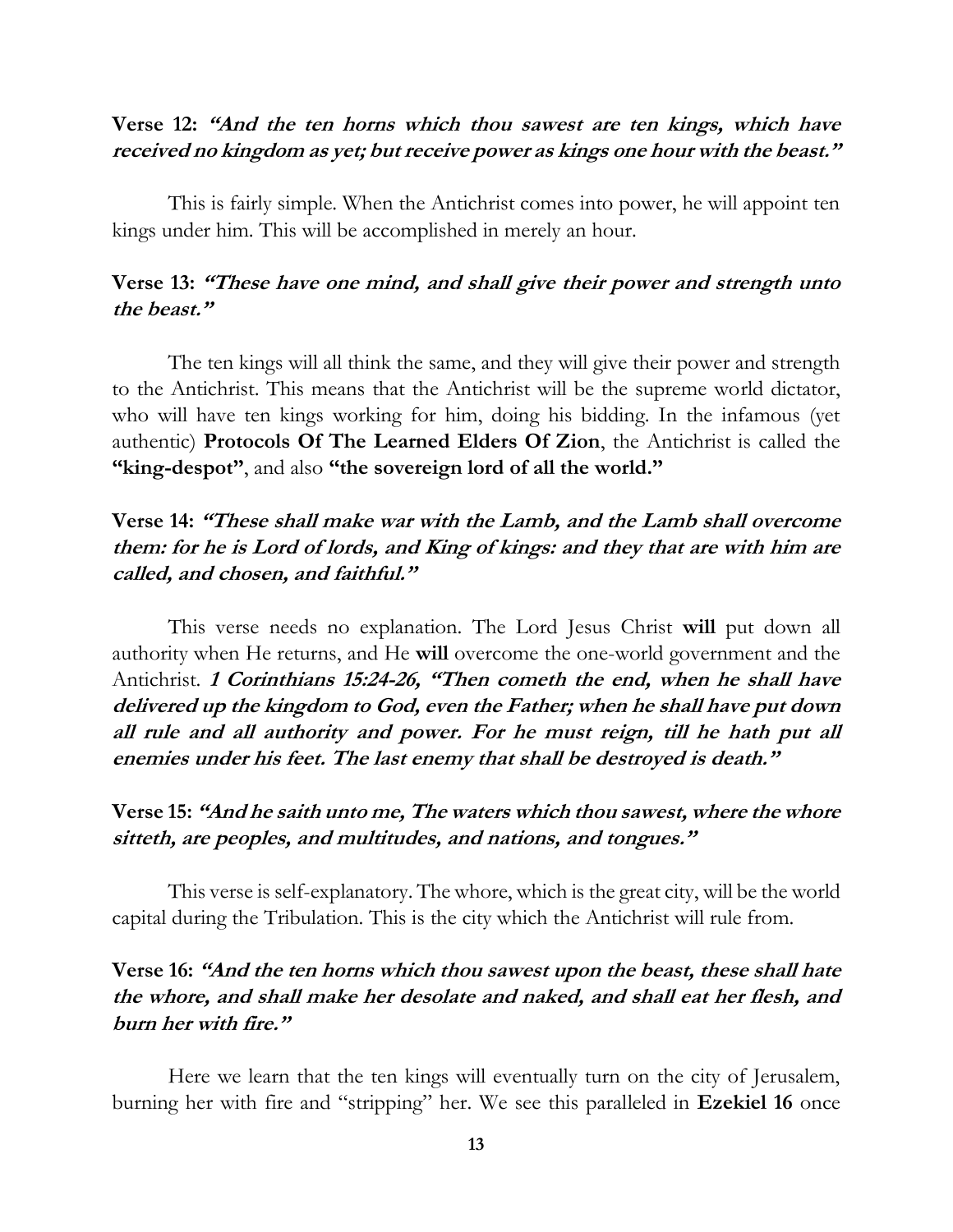again, where God uses similar language to describe Jerusalem's judgment. **Ezekiel 16:35, 38-41, "Wherefore, O harlot, hear the word of the LORD… And I will judge thee, as women that break wedlock and shed blood are judged; and I will give thee blood in fury and jealousy. And I will also give thee into their hand, and they shall throw down thine eminent place, and shall break down thy high places: they shall strip thee also of thy clothes, and shall take thy fair jewels, and leave thee naked and bare. They shall also bring up a company against thee, and they shall stone thee with stones, and thrust thee through with their swords. And they shall burn thine houses with fire, and execute judgments upon thee in the sight of many women: and I will cause thee to cease from playing the harlot, and thou also shalt give no hire any more."**

#### **Verse 17: "For God hath put in their hearts to fulfil his will, and to agree, and give their kingdom unto the beast, until the words of God shall be fulfilled."**

All this verse is saying is that God will use the ten kings to execute judgment upon the city of Jerusalem because of its idolatry and its persecution and murder of God's servants, apostles, and prophets.

#### **Verse 18: "And the woman which thou sawest is that great city, which reigneth over the kings of the earth."**

So we finally learn that the great whore is the great city that reigns over the kings of the earth. The term **"great city"** is also found in **Revelation 11:8**, which tells us, indirectly, the identity of this great city. **Revelation 11:8, "And their dead bodies shall lie in the street of the great city, which spiritually is called Sodom and Egypt,**  where also our Lord was crucified." The great city is the same city where the Lord Jesus was crucified. How do we know it was Jerusalem, and not Rome? The scriptures tell us, of course. **Luke 9:28-31, "And it came to pass about an eight days after these sayings, he took Peter and John and James, and went up into a mountain to pray. And as he prayed, the fashion of his countenance was altered, and his raiment was white and glistering. And, behold, there talked with him two men, which were Moses and Elias: Who appeared in glory, and spake of his decease**  which he should accomplish at Jerusalem." Notice the last part of the last verse: **"…his decease which he should accomplish at Jerusalem."** This also ties in with the parable of the husbandmen and the vineyard, found in **Matthew 21**. Jesus was addressing the Pharisees (which is a sect of **Judaism**) that He would die at Jerusalem. This can be concluded by diligent study of the scriptures. **Matthew 21:37-39, "But last**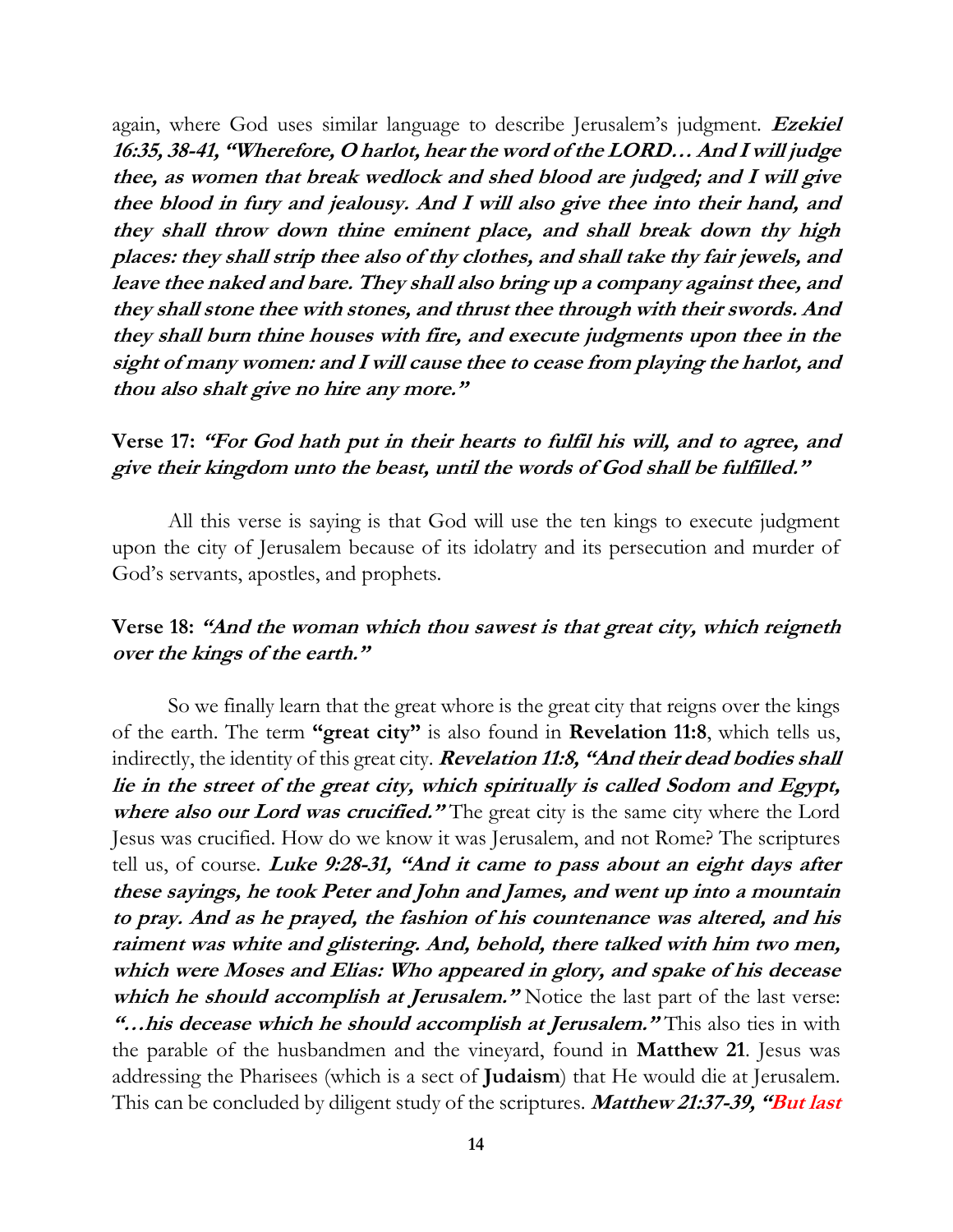**of all he sent unto them his son, saying, They will reverence my son. But when the husbandmen saw the son, they said among themselves, This is the heir; come, let us kill him, and let us seize on his inheritance. And they caught him, and cast him out of the vineyard, and slew him."**

**Revelation 11:8** tells us that earthly Jerusalem is spiritually called **"Sodom and Egypt."** This can be proven with several scriptures. For example, **Isaiah** and **Jeremiah** both liken Jerusalem to the cities of Sodom and Gomorrah because of its wickedness.

**Isaiah 1:9-10, "Except the LORD of hosts had left unto us a very small remnant, we should have been as Sodom, and we should have been like unto Gomorrah. Hear the word of the LORD, ye rulers of Sodom; give ear unto the law of our God, ye people of Gomorrah."** This is referenced in **Romans 9:29**: **"And as Esaias said before, Except the Lord of Sabaoth had left us a seed, we had been as Sodoma, and been made like unto Gomorrha."**

**Jeremiah 23:14, "I have seen also in the prophets of Jerusalem an horrible thing: they commit adultery, and walk in lies: they strengthen also the hands of evildoers, that none doth return from his wickedness: they are all of them unto me as Sodom, and the inhabitants thereof as Gomorrah."**

Earthly Jerusalem is also likened to Egypt in **Revelation 11:8**. This is a bit trickier to find, but there is indeed a reference to earthly Jerusalem being like Egypt in **Galatians 4**. **Galatians 4:22-26, "For it is written, that Abraham had two sons, the one by a bondmaid, the other by a freewoman. But he who was of the bondwoman was born after the flesh; but he of the freewoman was by promise. Which things are an allegory: for these are the two covenants; the one from the mount Sinai, which gendereth to bondage, which is Agar. For this Agar is mount Sinai in Arabia, and answereth to Jerusalem which now is, and is in bondage with her children. But Jerusalem which is above is free, which is the mother of us all."** Hagar, or Agar as she is known here, was an **Egyptian** woman, a bondwoman, according to scripture. Scripture also tells us that Egypt was the house of bondage. **Exodus 20:2, "I am the LORD thy God, which have brought thee out of the land of Egypt, out of the house of bondage."** In other words, earthly Jerusalem is not only more spiritually wicked than Sodom (according to **Ezekiel 16**), it is also a city of bondage (Egypt). This is why **Revelation 11:8** refers to it as **"Sodom and Egypt."**

Lastly, one more piece of evidence that Jerusalem is the great whore that reigns over the kings of the earth is found in **Revelation 21**. **Revelation 21:2, 9-11, "And I John saw the holy city, new Jerusalem, coming down from God out of heaven, prepared as a bride adorned for her husband… And there came unto me one of the seven angels which had the seven vials full of the seven last plagues, and talked with me, saying, Come hither, I will show thee the bride, the Lamb's wife.**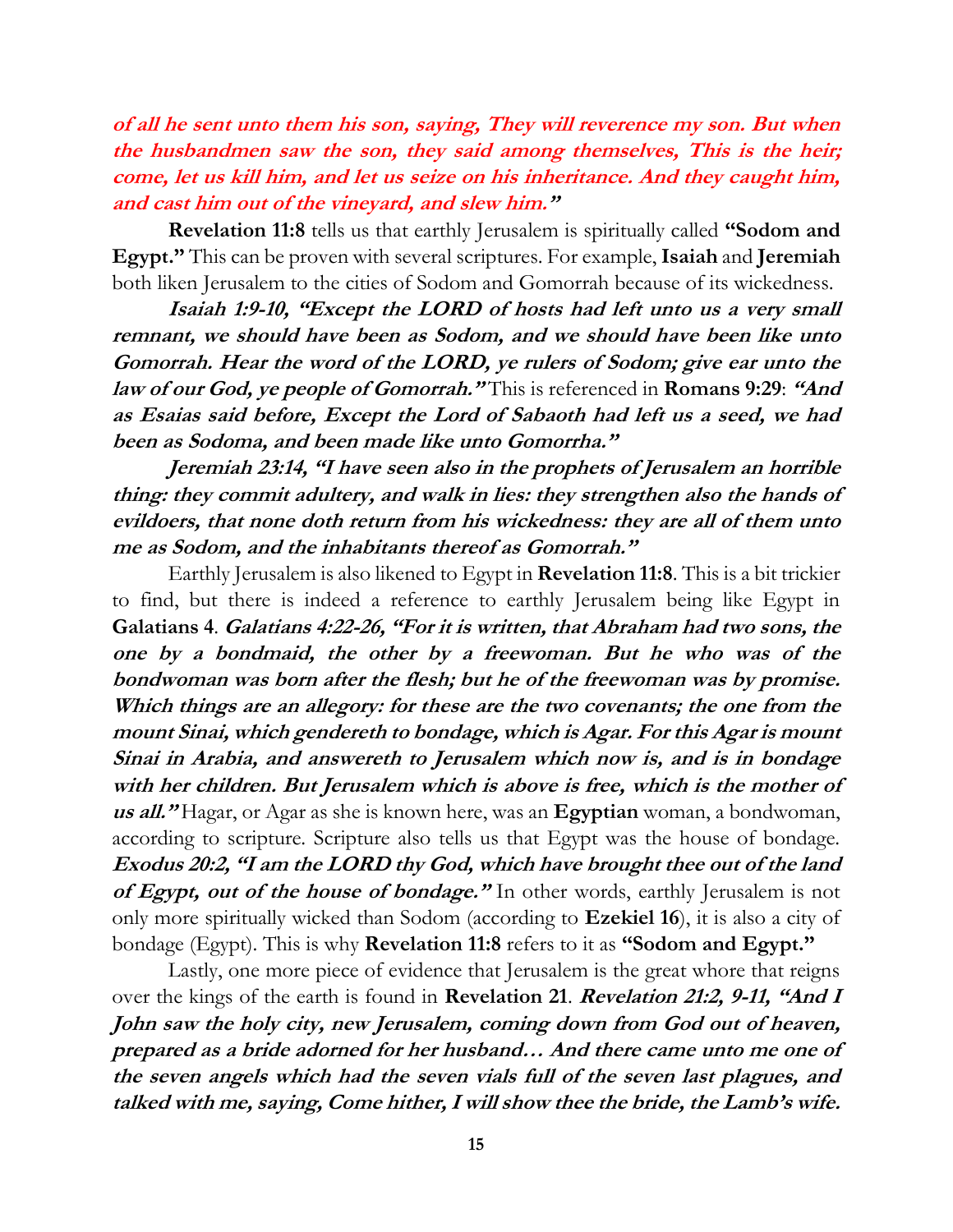## **And he carried me away in the spirit to a great and high mountain, and showed me that great city, the holy Jerusalem, descending out of heaven from God, Having the glory of God: and her light was like unto a stone most precious, even like a jasper stone, clear as crystal;"**

If the great whore of Revelation was Rome, why then would scriptures tell us of a new Jerusalem? Shouldn't it be a new Rome, if that was the case? The Bible warns us of putting forth ideas that are not found in scripture: **Proverbs 30:6, "Add thou not unto his words, lest he reprove thee, and thou be found a liar."**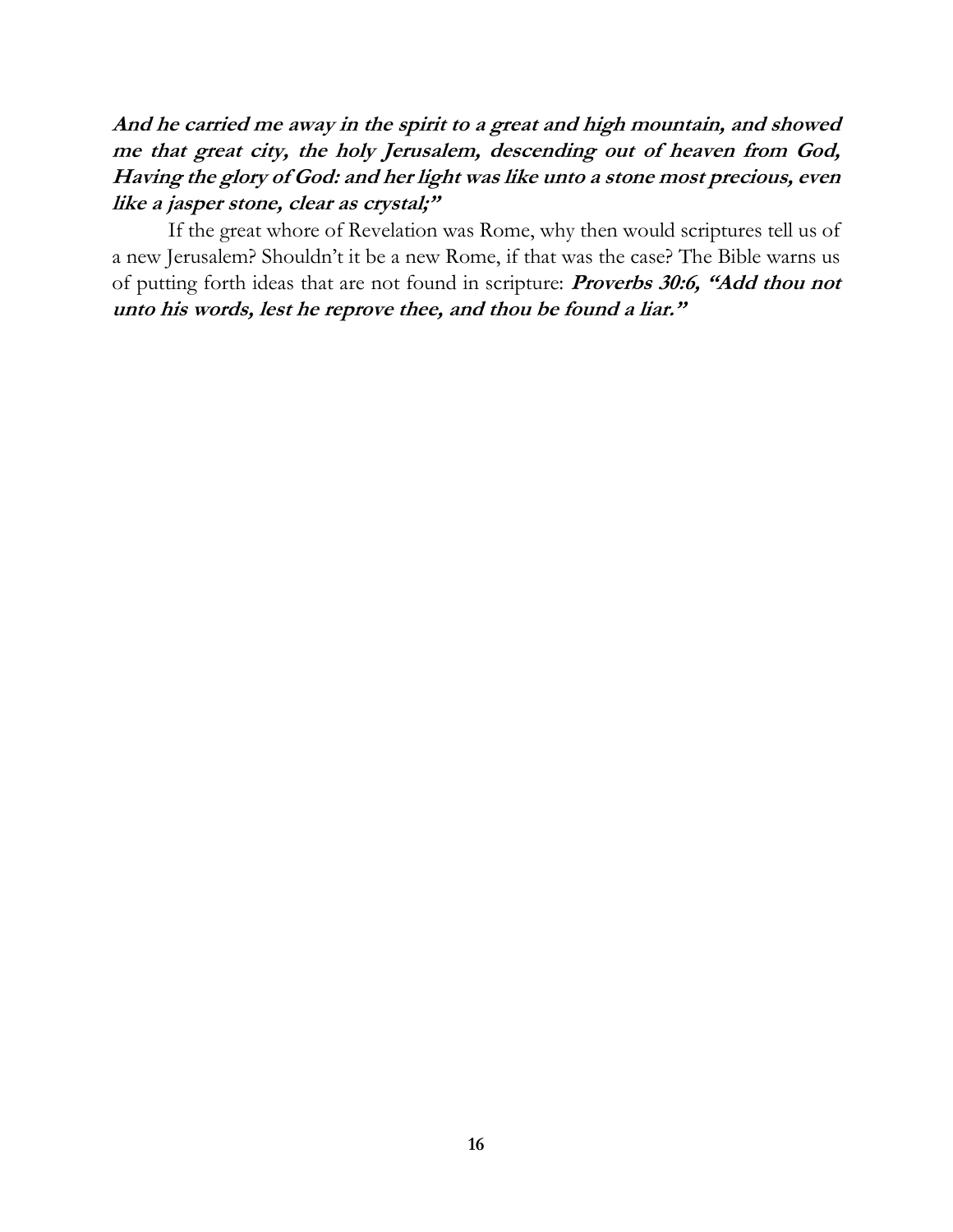## Is the establishment of the State of Israel in 1948 a fulfillment of Biblical prophecy?

On May 14th, 1948, Israel was granted nationhood by the United Nations. The United States of America and the Soviet Union were the first to recognize it as such. But was it the fulfillment of Biblical prophecy as claimed by the Zionists?

Scripture tells us that **Israel will be restored only when the Lord returns**, and not before. The answer to the above question is **no**. To truly understand why the State of Israel exists today, we must examine what the scriptures say about our adversary, Satan.

Satan's real name is **Lucifer**, which means **"light-bearer."** When Lucifer was created, he was the brightest of all of God's angels. However, his beauty and brightness caused him to become arrogant and prideful, and he even went so far as to desire equality with God. **Ezekiel 28:13-19, "Thou hast been in Eden the garden of God; every precious stone was thy covering, the sardius, topaz, and the diamond, the beryl, the onyx, and the jasper, the sapphire, the emerald, and the carbuncle, and gold: the workmanship of thy tabrets and of thy pipes was prepared in thee in the day that thou wast created. Thou art the anointed cherub that covereth; and I have set thee so: thou wast upon the holy mountain of God; thou hast walked up and down in the midst of the stones of fire. Thou wast perfect in thy ways from the day that thou wast created, till iniquity was found in thee. By the multitude of thy merchandise they have filled the midst of thee with violence, and thou hast sinned: therefore I will cast thee as profane out of the mountain of God: and I will destroy thee, O covering cherub, from the midst of the stones of fire. Thine heart was lifted up because of thy beauty, thou hast corrupted thy wisdom by reason of thy brightness: I will cast thee to the ground, I will lay thee before kings, that they may behold thee. Thou hast defiled thy sanctuaries by the multitude of thine iniquities, by the iniquity of thy traffic; therefore will I bring forth a fire from the midst of thee, it shall devour thee, and I will bring thee to ashes upon the earth in the sight of all them that behold thee. All they that know thee among the people shall be astonished at thee: thou shalt be a terror, and never shalt thou be any more."**

Satan wants to be just like God, according to **Isaiah 14:14**: **"I will ascend above the heights of the clouds: I will be like the most High."** This is important to know because, if Satan wants to be like God, then we can conclude that he will imitate everything God does in order to deceive the world into following/worshipping him. An example of this is the Trinity. God has the holy Trinity (called the **Godhead** in the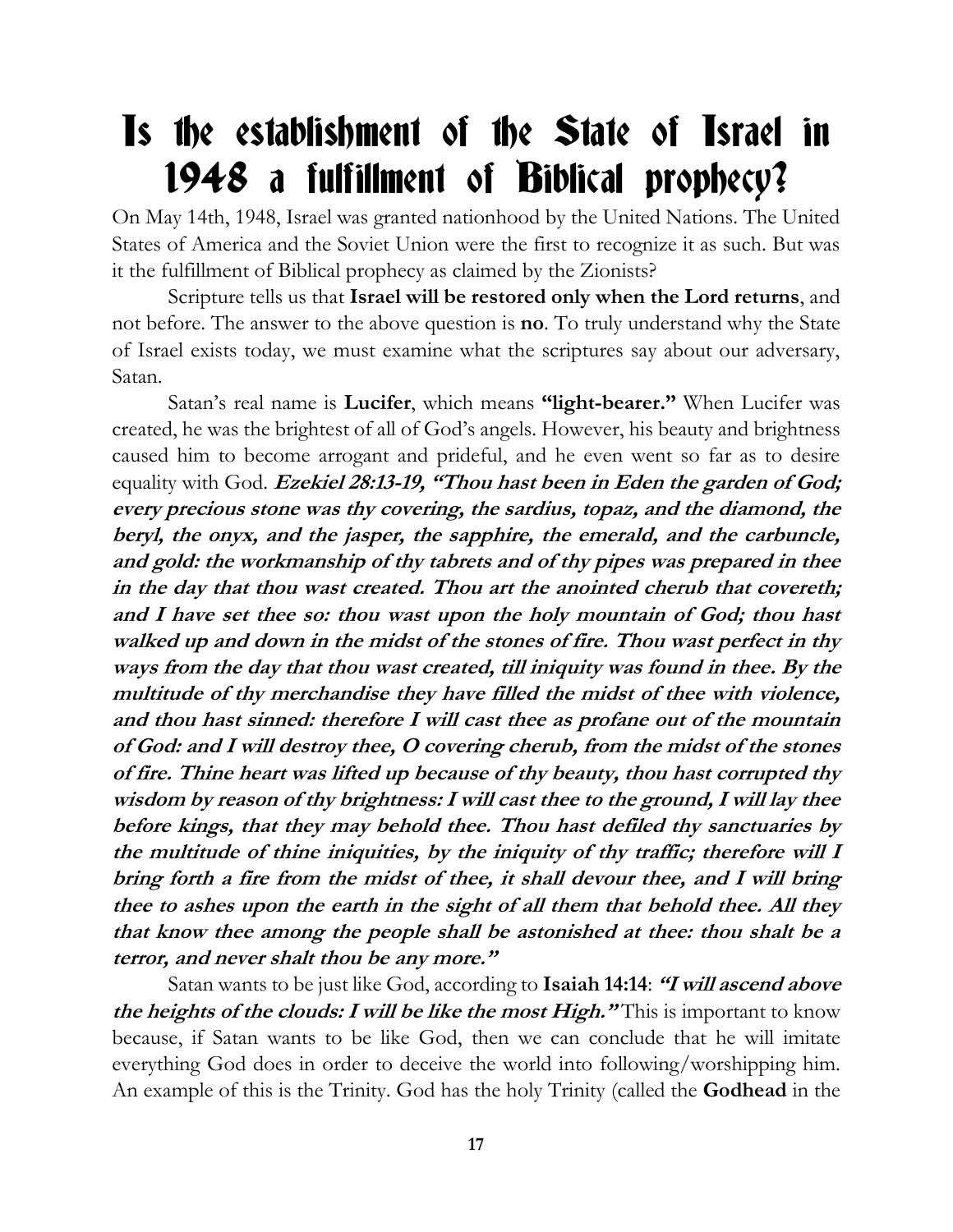Authorized Version; this word has been completely removed from modern "bibles") which consists of **the Father**, **the Son**, and **the Holy Ghost**. Satan's unholy trinity consists of **the dragon**, **the beast**, and **the false prophet**. The dragon is Satan's equivalent to the Father, the beast is Satan's equivalent to the Son, and the false prophet is Satan's equivalent to the Holy Ghost.

Just as **Christianity** is God's religion, **Judaism** is Satan's religion. This is why Jesus refers to the **"synagogue of Satan"** in **Revelation 2** and **3**. **Revelation 2:9, 3:9, "I know thy works, and tribulation, and poverty, (but thou art rich) and I know the blasphemy of them which say they are Jews, and are not, but are the synagogue of Satan… Behold, I will make them of the synagogue of Satan, which say they are Jews, and are not, but do lie; behold, I will make them to come and worship before thy feet, and to know that I have loved thee."** Judaism is the religion that Paul was in before he got saved and became a born-again Christian. **Galatians 1:13-14, "For ye have heard of my conversation in time past in the Jews' religion, how that beyond measure I persecuted the church of God, and wasted it: And profited in the Jews' religion above many my equals in mine own nation, being more exceedingly zealous of the traditions of my fathers."** The Bible is very helpful in telling us exactly what a true Jew is: a true Jew is one who has believed the gospel of Jesus Christ and has been born-again by receiving Him as one's Saviour. **Romans 2:28-29, "For he is not a Jew, which is one outwardly; neither is that circumcision, which is outward in the flesh: But he is a Jew, which is one inwardly; and circumcision is that of the heart, in the spirit, and not in the letter; whose praise is not of men, but of God."**

So far, we have established that Satan has his own trinity, his own religion, his own Jews, his own Jewish messiah (the **beast**, which is the Satanic counterfeit of the Lord Jesus, the true Messiah), and his own Jerusalem, which is earthly Jerusalem, not heavenly Jerusalem. Naturally, it follows that Satan would have his own Israel as well. This Israel, of course, is a counterfeit of the true Israel, which is **spiritual**, and not of the flesh.

It is true, according to the scriptures, that God will restore the nation of Israel. One example is found in the book of Ezekiel. **Ezekiel 36:19-24, "And I scattered them among the heathen, and they were dispersed through the countries: according to their way and according to their doings I judged them. And when they entered unto the heathen, whither they went, they profaned my holy name, when they said to them, These are the people of the LORD, and are gone forth out of his land. But I had pity for mine holy name, which the house of Israel had profaned among the heathen, whither they went. Therefore say unto the house of Israel, Thus saith the Lord GOD; I do not this for your sakes, O house of**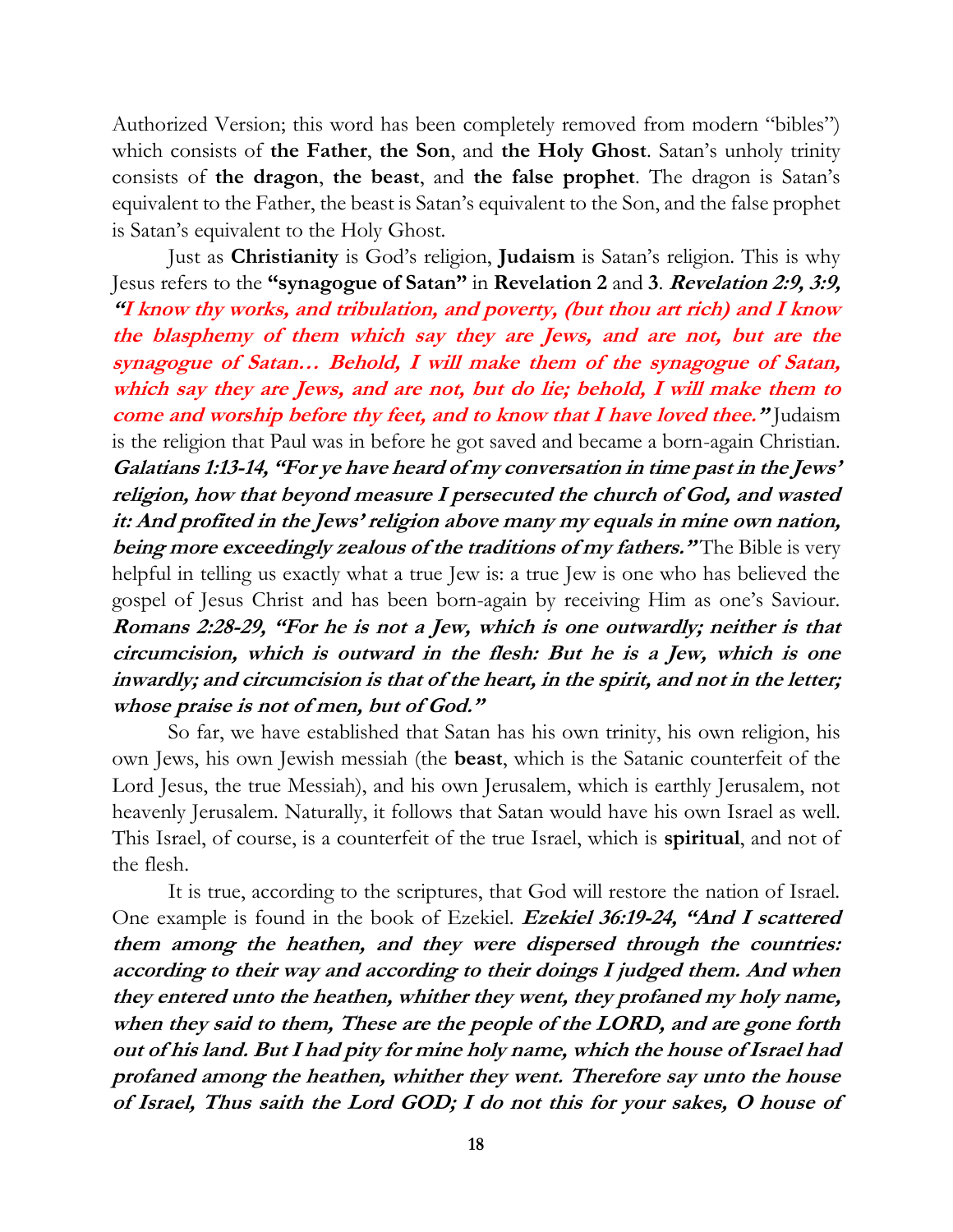**Israel, but for mine holy name's sake, which ye have profaned among the heathen, whither ye went. And I will sanctify my great name, which was profaned among the heathen, which ye have profaned in the midst of them; and the heathen shall know that I am the LORD, saith the Lord GOD, when I shall be sanctified in you before their eyes. For I will take you from among the heathen, and gather you out of all countries and will bring you into your own**  *land.* Most people stop there and assume that this prophecy was fulfilled in 1948. However, the next passage of scripture refutes this belief and proves that this prophecy has not been fulfilled, and will not be until the Lord returns. **Ezekiel 36:25-28, "Then will I sprinkle clean water upon you, and ye shall be clean: from all your filthiness, and from all your idols, will I cleanse you. A new heart also will I give you, and a new spirit will I put within you: and I will take away the stony heart out of your flesh, and I will give you an heart of flesh. And I will put my spirit within you, and cause you to walk in my statutes, and ye shall keep my judgments, and do them. And ye shall dwell in the land that I gave to your fathers; and ye shall be my people, and I will be your God."** If you look at honest research, stories, and history, you will find that this has **not** happened yet. Israel is a wicked nation today who has **not** turned to the Lord.

This brings us to our next passage of scripture in **Hosea**, which tells us that when Israel is restored, they will seek the Lord, and fear Him. At the present time, this is **not** happening. The nation of Israel has **not** been seeking the Lord Jesus Christ; quite the opposite, in fact. **Hosea 3:4-5, "For the children of Israel shall abide many days without a king, and without a prince, and without a sacrifice, and without an image, and without an ephod, and without teraphim: Afterward shall the children of Israel return, and seek the LORD their God, and David their king; and shall fear the LORD and his goodness in the latter days."**

A passage of scripture in **Ezekiel** tells us that when Israel is restored, it will be inhabited by resurrected believers, and will have a king. The State of Israel today does not have a king, and is certainly not inhabited by resurrected believers, so therefore the prophecy has not been fulfilled yet. **Ezekiel 37:13-14, 21-25, "And ye shall know that I am the LORD, when I have opened your graves, O my people, and brought you up out of your graves, And shall put my spirit in you, and ye shall live, and I shall place you in your own land: then shall ye know that I the LORD have spoken it, and performed it, saith the LORD… And say unto them, Thus saith the Lord GOD; Behold, I will take the children of Israel from among the heathen, whither they be gone, and will gather them on every side, and bring them into their own land: And I will make them one nation in the land upon the mountains of Israel; and one king shall be king to them all: and they shall be no**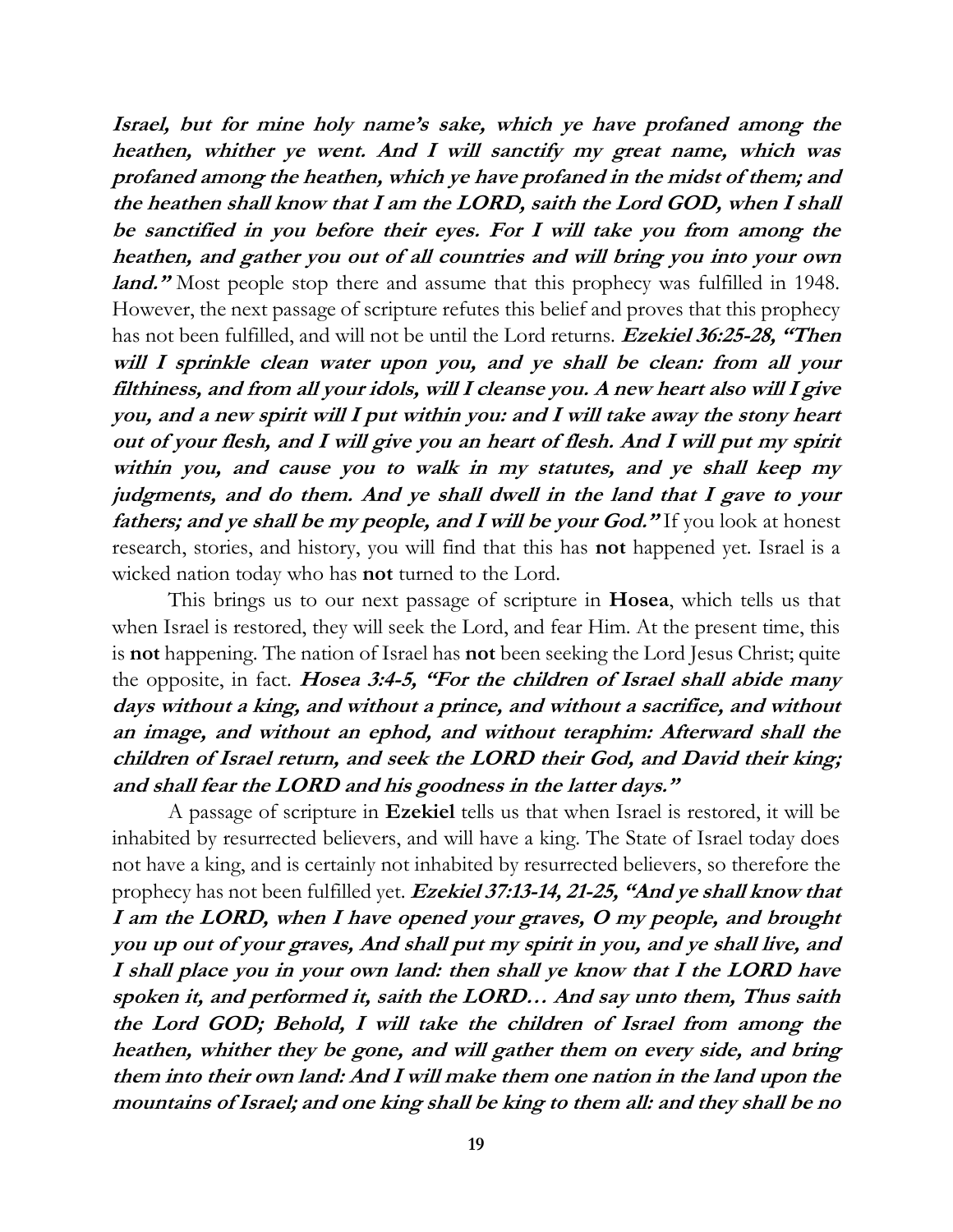**more two nations, neither shall they be divided into two kingdoms any more at all: Neither shall they defile themselves any more with their idols, nor with their detestable things, nor with any of their transgressions: but I will save them out of all their dwellingplaces, wherein they have sinned, and will cleanse them: so shall they be my people, and I will be their God. And David my servant shall be king over them; and they all shall have one shepherd: they shall also walk in my judgments, and observe my statutes, and do them. And they shall dwell in the land that I have given unto Jacob my servant, wherein your fathers have dwelt; and they shall dwell therein, even they, and their children, and their children's children for ever: and my servant David shall be their prince for ever."**

In the book of **Genesis**, God tells Abraham that the Promised Land would be from the Euphrates River to the river of Egypt. **Genesis 15:18, "In the same day the LORD made a covenant with Abram, saying, Unto thy seed have I given this land, from the river of Egypt unto the great river, the river Euphrates:"** The State of Israel today does **not** occupy all this land. Therefore, it is not the fulfillment of Biblical prophecy. It is true, however, that Zionists are working to acquire more land for the State. This is the main reason for the fraudulent **"War on Terror."**

One must consider the facts of history behind the establishment of the State of Israel in 1948. The history behind the creation of this State is filled with bloodshed, thievery, and deceit. According to the Bible, the Lord hates **all** of these things. **Proverbs 6:16-19, "These six things doth the LORD hate: yea, seven are an abomination unto him: A proud look, a lying tongue, and hands that shed innocent blood, An heart that deviseth wicked imaginations, feet that be swift in running to mischief, A false witness that speaketh lies, and he that soweth discord among brethren.**" The history behind the creation of the State of Israel is filled with all of these things, and **yet** Zionists (and their Christian Zionist lackeys) claim that God was behind it. Consider this: would God **really** use unsaved Zionist terrorists to remove unsaved Muslims from the land they were living on, to bring unsaved Jews to occupy the land that they lost due to their idolatry? I think not. The simplest way to sum up the 1948 establishment of the State of Israel is: **"armed insurrection."**

Finally, we must look at scriptures that clearly differentiate between true, spiritual Israel, and the Satanic counterfeit Israel of the flesh. One example that we have seen already is **Romans 2:28-29**: **"For he is not a Jew, which is one outwardly; neither is that circumcision, which is outward in the flesh: But he is a Jew, which is one inwardly; and circumcision is that of the heart, in the spirit, and not in the letter; whose praise is not of men, but of God."** Another example is **Galatians 3**. I will include select verses from this chapter that clearly differentiate between **Israel of the flesh** and **spiritual Israel**. **Galatians 3:2, 6-9, 16, 26-29, "This only would I learn of**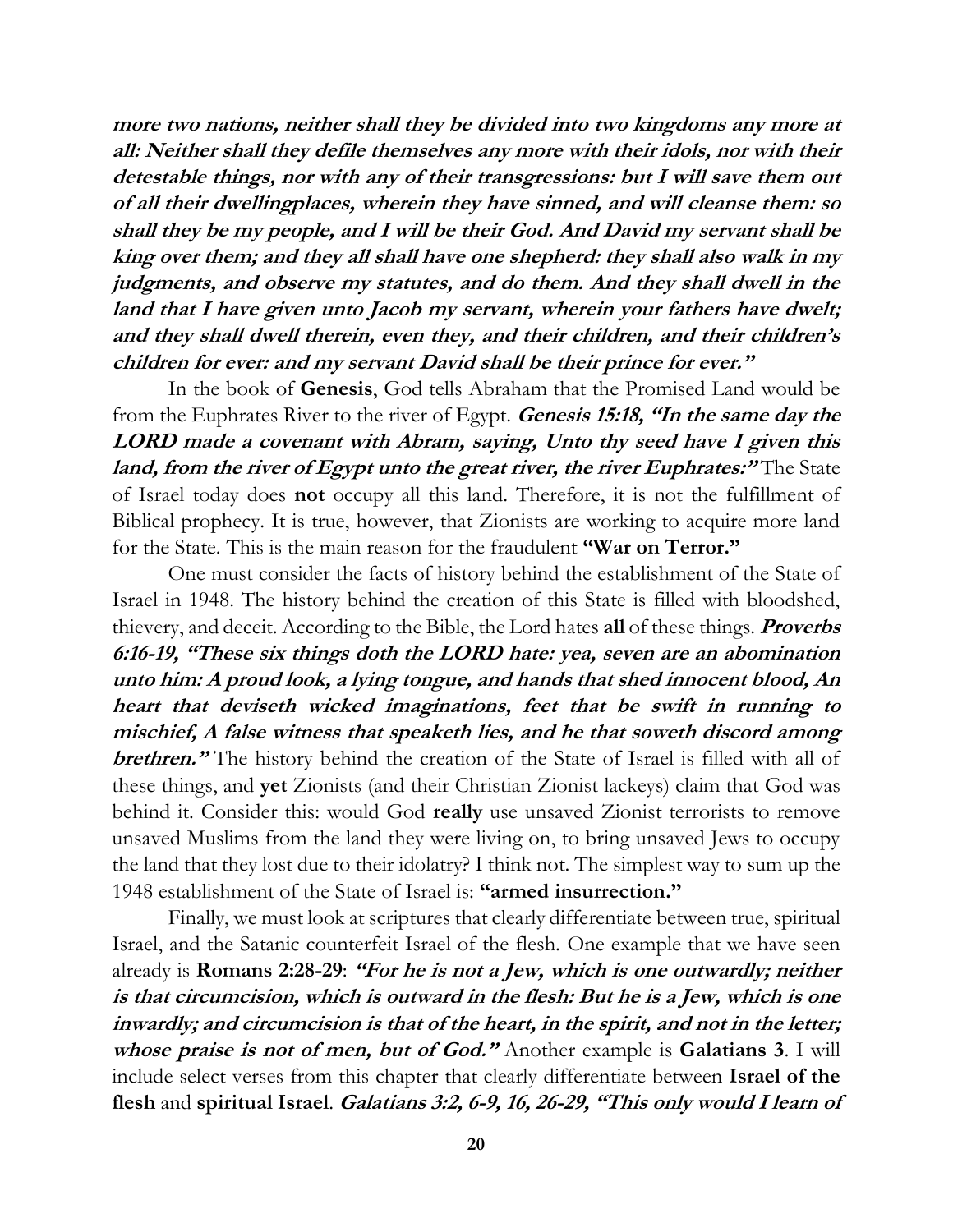**you, Received ye the Spirit by the works of the law, or by the hearing of faith?... Even as Abraham believed God, and it was accounted to him for righteousness. Know ye therefore that they which are of faith, the same are the children of Abraham. And the scripture, foreseeing that God would justify the heathen through faith, preached before the gospel unto Abraham, saying, In thee shall all nations be blessed. So then they which be of faith are blessed with faithful Abraham… Now to Abraham and his seed were the promises made. He saith not, And to seeds, as of many; but as of one, And to thy seed, which is Christ… For ye are all the children of God by faith in Christ Jesus. For as many of you as have been baptized into Christ have put on Christ. There is neither Jew nor Greek, there is neither bond nor free, there is neither male nor female: for ye are all one in Christ Jesus. And if ye be Christ's, then are ye Abraham's seed, and heirs according to the promise."**

These next two passages of scripture tell us that all born-again believers, from every nation, will dwell in heavenly Zion when the time comes. **Psalm 87:3-6, "Glorious things are spoken of thee, O city of God. Selah. I will make mention of Rahab and Babylon to them that know me: behold Philistia, and Tyre, with Ethiopia; this man was born there. And of Zion it shall be said, This and that man was born in her: and the highest himself shall establish her. The LORD shall count, when he writeth up the people, that this man was born there. Selah."**

**Zechariah 2:10-12, "Sing and rejoice, O daughter of Zion: for, lo, I come, and I will dwell in the midst of thee, saith the LORD. And many nations shall be joined to the LORD in that day, and shall be my people: and I will dwell in the midst of thee, and thou shalt know that the LORD of hosts hath sent me unto thee. And the LORD shall inherit Judah his portion in the holy land, and shall choose Jerusalem again."**

There is much confusion over the following scripture. When you consider the rest of the Bible, the scripture makes perfect sense. **Romans 9:6, "Not as though the word of God hath taken none effect. For they are not all Israel, which are of Israel:"** This is what the scripture means: **"They are not all spiritual Israel, which are of physical Israel."** In other words, not all Jews are born-again, and do not have any right to the spiritual Promised Land. **Only those who have been born-again by believing the gospel of Christ will inherit the Promised Land.** This is **not** anti-Jewish teaching; this is Biblical teaching. **Romans 9:7-8, "Neither, because they are the seed of Abraham, are they all children: but, In Isaac shall thy seed be called. That is, They which are the children of the flesh, these are not the children of God: but the children of the promise are counted for the seed."**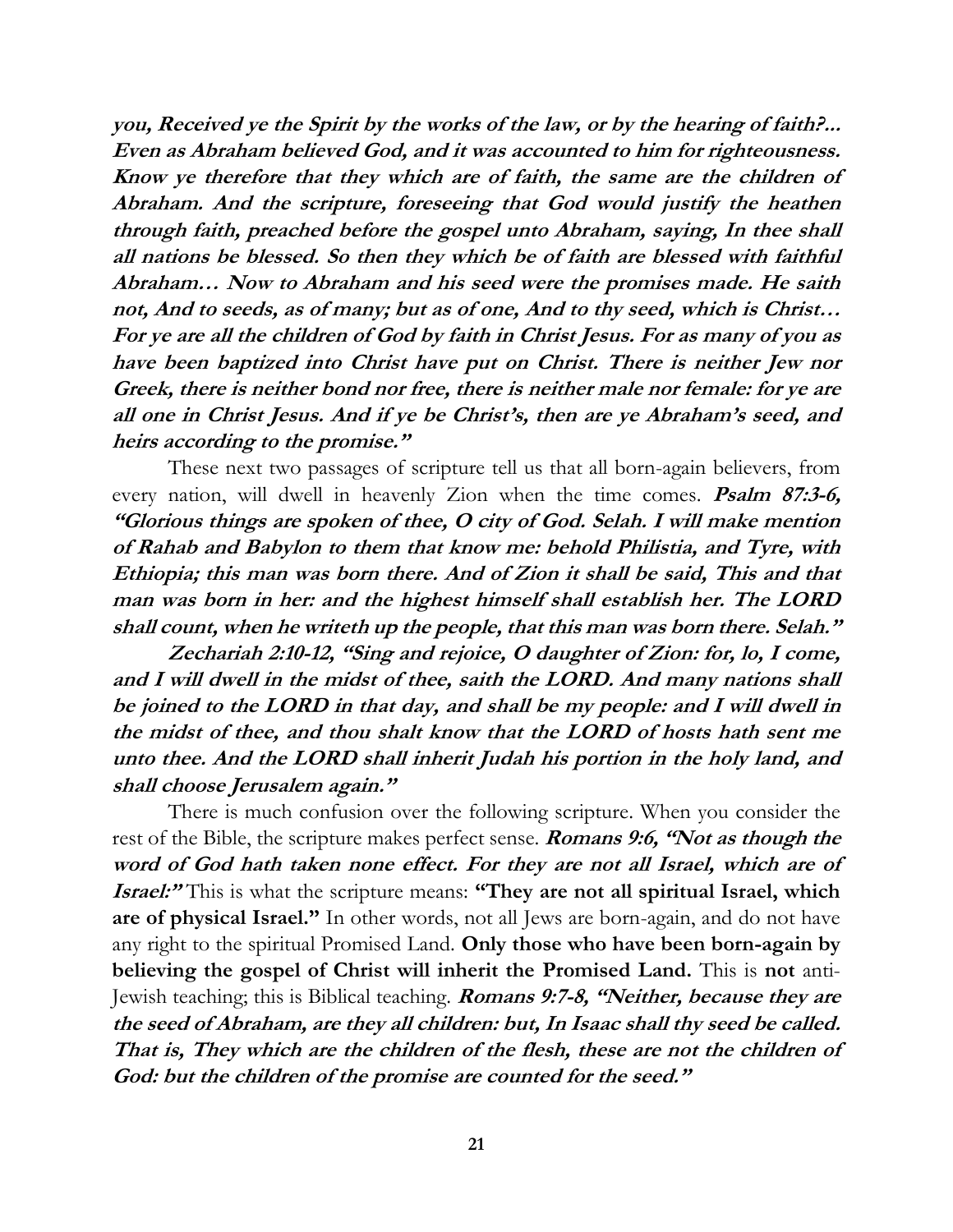Some people try to use **Romans 11:26** in an attempt to suggest that Jews need not be born-again. **Romans 11:26, "And so all Israel shall be saved: as it is written, There shall come out of Zion the Deliverer, and shall turn away ungodliness from Jacob:"** However, if you recall **Romans 9:6**, we are told that not all of physical Israel is saved. This sounds like a contradiction and an unnecessary verse until you realize that **Romans 11:26** is referring to **spiritual** Israel, **not** physical Israel. Only a remnant of physical Israel will be born-again by the gospel. This is sad, but true. **Romans 11:5, "Even so then at this present time also there is a remnant according to the election of grace."**

Another teaching that is refuted by scripture is that **the Jews today are God's Chosen People**. This couldn't be further from the truth. Here's why: Jesus told the Pharisees in **Matthew 21** that the kingdom of God would be taken away from them and given to a nation bringing forth fruits. **Matthew 21:43, "Therefore say I unto you, The kingdom of God shall be taken from you, and given to a nation bringing forth the fruits thereof.**" In other words, because the Jews refused to preach the gospel to the world (having gone into idolatry instead), God was moving to the Gentiles to preach the gospel to the lost. This is supported by **Romans 11:11**: **"I say then, Have they stumbled that they should fall? God forbid: but rather through their fall salvation is come unto the Gentiles, for to provoke them to jealousy."** God is **not** a racist and has no respect of persons. In fact, we are told in **Matthew 3** that God could, if He wanted, make children of Abraham out of mere stones. **Matthew 3:9, "And think not to say within yourselves, We have Abraham to our father: for I say unto you, that God is able of these stones to raise up children unto Abraham."**

#### **Acts 10:34, "Then Peter opened his mouth, and said, Of a truth I perceive that God is no respecter of persons:"**

#### **Romans 2:11, "For there is no respect of persons with God."**

Perhaps the plainest piece of evidence that the Jews are **not** God's Chosen People today is the statement in **Romans 10:12** that says there is no difference between them and Gentiles: **"For there is no difference between the Jew and the Greek: for the same Lord over all is rich unto all that call upon him."** So who are God's Chosen People? The answer is simple: **all born-again believers are God's Chosen People. 1 Peter 2:9-10, "But ye are a chosen generation, a royal priesthood, an holy nation, a peculiar people; that ye should show forth the praises of him who hath called you out of darkness into his marvellous light: Which in time past were not a people, but are now the people of God: which had not obtained mercy, but now have obtained mercy."**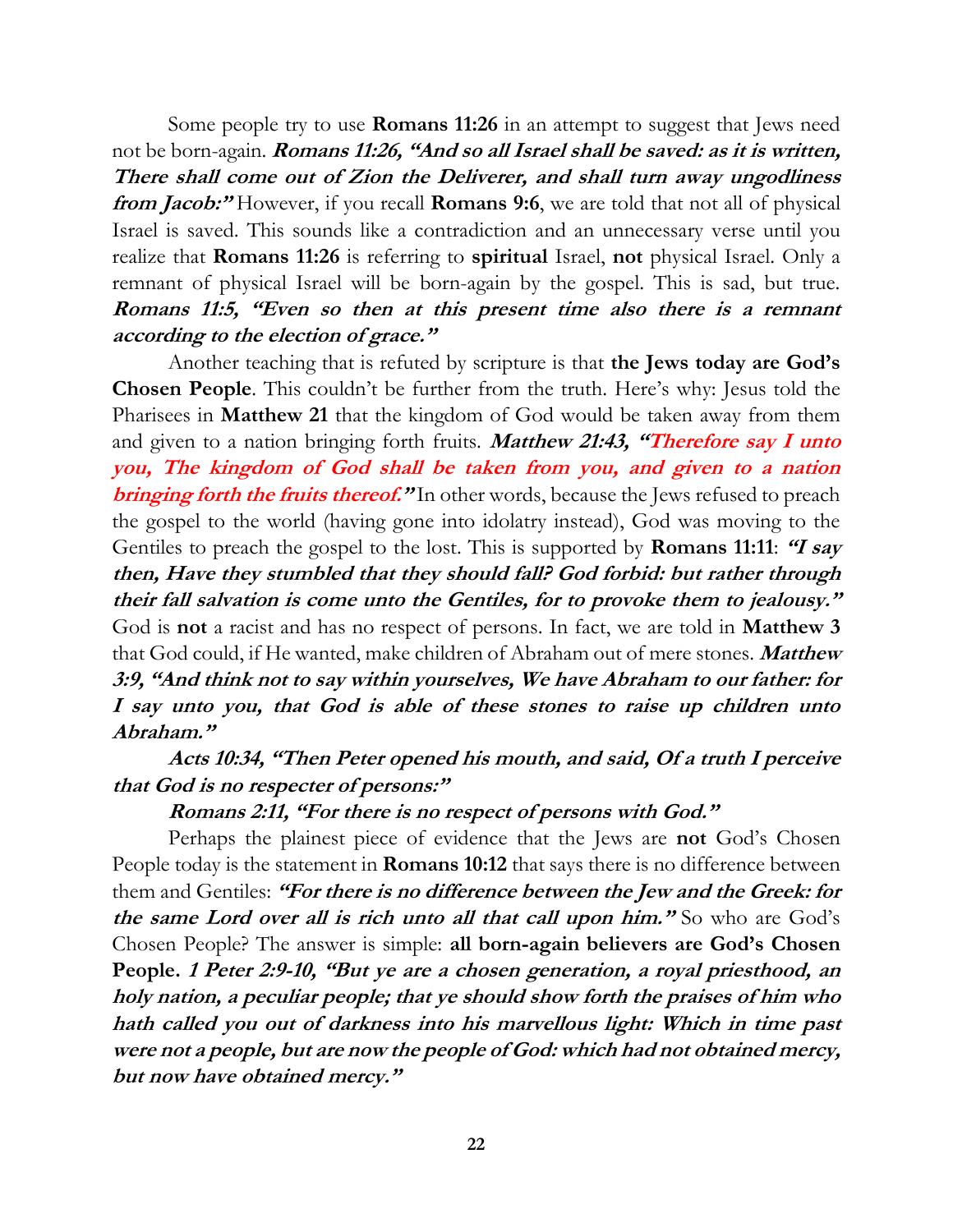That aside, there is one more piece of evidence that the State of Israel is not the fulfillment of Biblical prophecy: look at the Israeli flag. You will see a **hexagram** in the center of it. The hexagram is a Satanic occult symbol that is also known as the **Star of Moloch**, the **Star of Saturn**, and/or the **Star of Remphan**. There is no such thing as a **Star of David**, according to scripture. In fact, the scriptures tell us that the star was used when Israel was going after false gods. Scripture also tells us that God does not share His glory with another, nor does He give praise to graven images.

#### **Isaiah 42:8, "I am the LORD: that is my name: and my glory will I not give to another, neither my praise to graven images."**

**Amos 5:25-27, "Have ye offered unto me sacrifices and offerings in the wilderness forty years, O house of Israel? But ye have borne the tabernacle of your Moloch and Chiun your images, the star of your god, which ye made to yourselves. Therefore will I cause you to go into captivity beyond Damascus, saith the LORD, whose name is The God of hosts."**

**Acts 7:42-43, "Then God turned, and gave them up to worship the host of heaven; as it is written in the book of the prophets, O ye house of Israel, have ye offered to me slain beasts and sacrifices by the space of forty years in the wilderness? Yea, ye took up the tabernacle of Moloch, and the star of your god Remphan, figures which ye made to worship them: and I will carry you away beyond Babylon."**

Clearly, Israel has not been restored in Biblical terms because of their use of an occult symbol on their flag, which symbolizes idolatry.

One more teaching that needs to be refuted Biblically is the heresy that **"God will bless those who bless Israel and curse those who curse Israel."** There is no such teaching in the Bible, but here is the verse that Christian Zionists point to as "evidence": **Genesis 12:3, "And I will bless them that bless thee, and curse him that curseth thee: and in thee shall all families of the earth be blessed."** This is one example of why **"thee"** and **"thou"** are important. **"Thee"** and **"thou"** refer to the **singular form of "you."** This was a promise that God made solely to Abraham and to his seed, which, according to **Galatians 3:16**, is Jesus Christ. **Galatians 3:16, "Now to Abraham and his seed were the promises made. He saith not, And to seeds, as of many; but as of one, And to thy seed, which is Christ."** It is evident that Israel was not even mentioned in **Genesis 12:3**. Blessing Christ-rejecters, whether they be Jew or Gentile, is **not** supported by scripture. In fact, one passage in particular tells us that any born-again believer who blesses a Christ-rejecter is a partaker of their evil deeds. **2 John 9-11, "Whosoever transgresseth, and abideth not in the doctrine of Christ, hath not God. He that abideth in the doctrine of Christ, he hath both the Father and the Son. If there come any unto you, and bring not this doctrine,**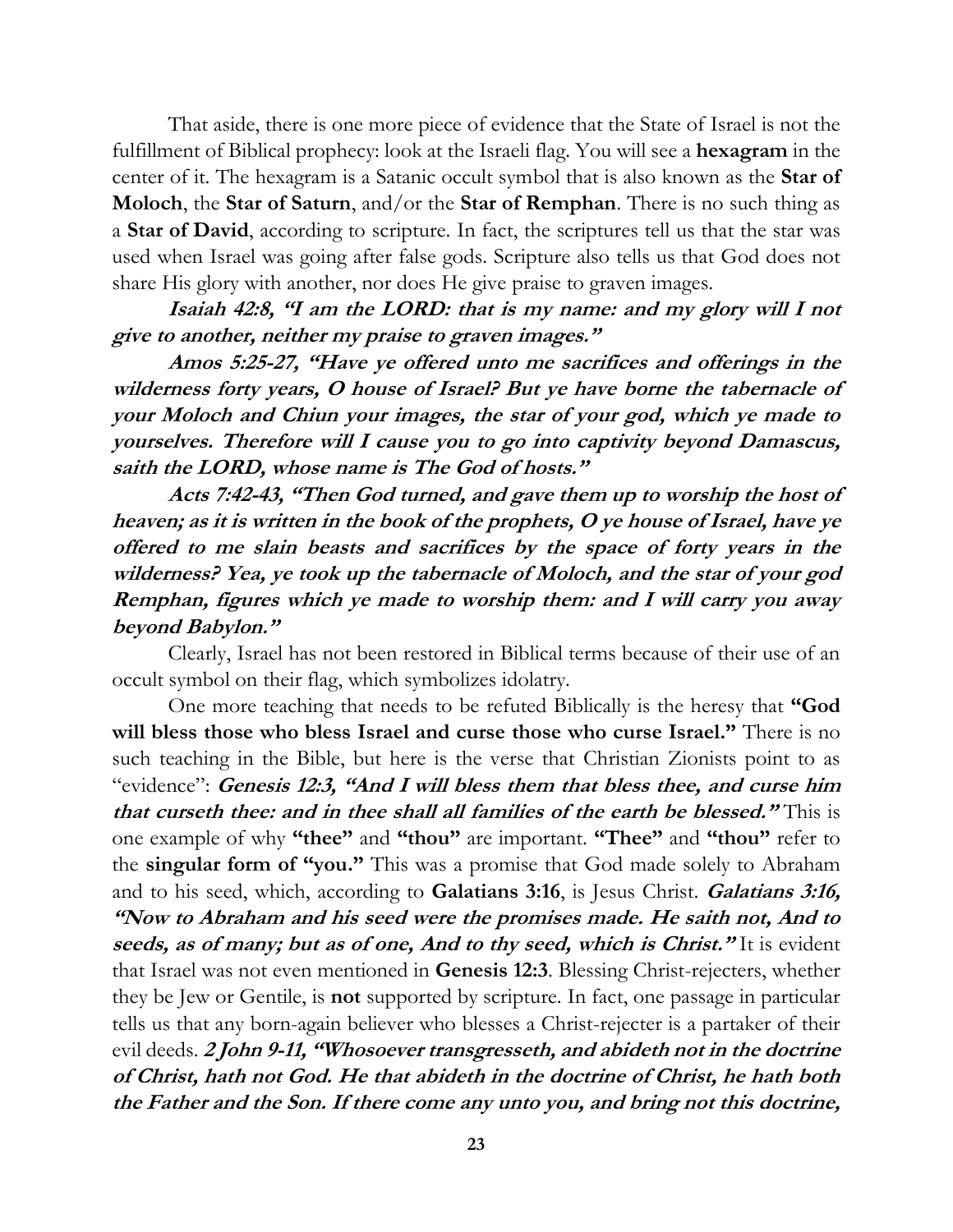**receive him not into your house, neither bid him God speed: For he that biddeth him God speed is partaker of his evil deeds."**

**1 John 2:22, "Who is a liar but he that denieth that Jesus is the Christ? He is antichrist, that denieth the Father and the Son."** In other words, Christ-rejecters are not only **liars**, we are **not** to bless them for any reason whatsoever. Yet Zionists and their Christian Zionist lackeys command us to bless Christ-rejecting Jews. Look at the history of America since 1909, when this heresy first infiltrated the churches via the **Scofield Reference Bible**. America has been **"blessing Israel"** financially and "spiritually" since 1909, and **yet America is becoming more enslaved and less free**. Is this God's blessing to America for supposedly **"blessing Israel"**? **No**. Scripture even commands us **not** to help the ungodly. **2 Chronicles 19:1-2, "And Jehoshaphat the king of Judah returned to his house in peace to Jerusalem. And Jehu the son of Hanani the seer went out to meet him, and said to king Jehoshaphat, Shouldest thou help the ungodly, and love them that hate the LORD? therefore**  *is wrath upon thee from before the LORD.* Wrath is upon us from the Lord for many reasons. One is that we have allowed our churches to be infiltrated by antichrist Zionists who pervert the gospel of Christ, and we have refused to speak out against the terroristic history of these Zionists. We are also guilty of supporting this fraudulent **"War on Terror"** which has wiped out many innocent people in the Middle East who had **nothing whatsoever** to do with **9/11**. Our job, as believers, is to preach the gospel to them, **not** bomb them because of Zionist deception. **Matthew 28:19-20, "Go ye therefore, and teach all nations, baptizing them in the name of the Father, and of the Son, and of the Holy Ghost: Teaching them to observe all things whatsoever I have commanded you: and, lo, I am with you always, even unto the end of the world. Amen."**

#### **THE PURPOSE OF THIS ESSAY**

Friend, I love you in the Lord, whoever you may be. I wrote this essay for two kinds of people: the saved and the unsaved. If you are saved, I wrote this for you so that you could know the truth, that the State of Israel is **a fraud, a Satanic counterfeit put on the map by the Rothschilds, Wall Street bankers, Zionists, and the United Nations**, and **not** by God. I also wrote this so that you could know that you are, in fact, one of God's Chosen People, and that you **will** have a spot in the Promised Land when the Lord returns. **Ephesians 2:11-13, 19-22, "Wherefore remember, that ye being in time past Gentiles in the flesh, who are called Uncircumcision by that which is called the Circumcision in the flesh made by hands; That at that time ye were without Christ, being aliens from the commonwealth of Israel, and**